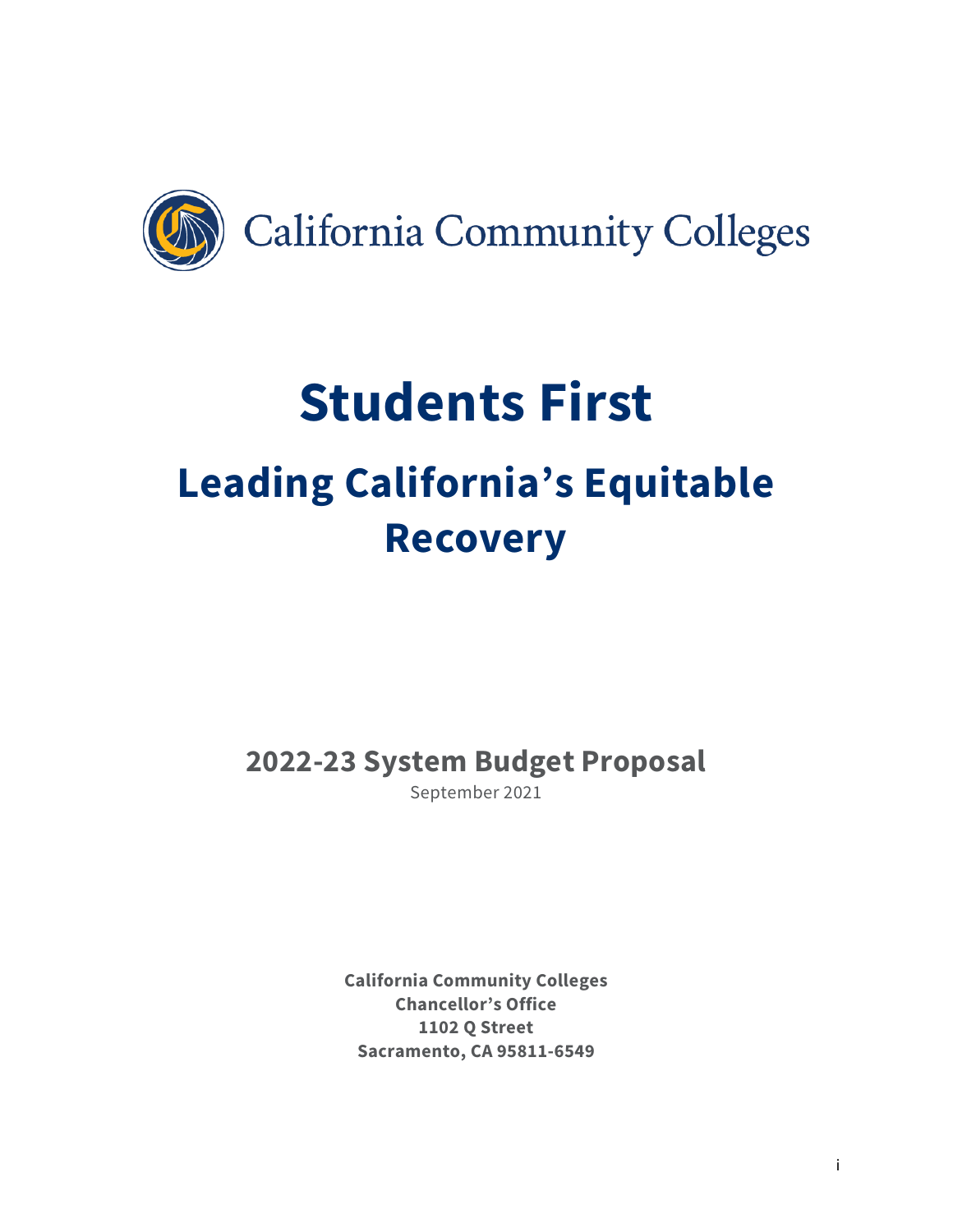# **Contents**

| 2022-23 Budget Request - Students First: Leading California's Equitable Recovery 5      |  |
|-----------------------------------------------------------------------------------------|--|
|                                                                                         |  |
|                                                                                         |  |
|                                                                                         |  |
|                                                                                         |  |
|                                                                                         |  |
|                                                                                         |  |
|                                                                                         |  |
|                                                                                         |  |
|                                                                                         |  |
|                                                                                         |  |
| Modernize workforce education programs to meet the needs of the 21st-century economy 21 |  |
| Remove the sunset date on College and Career Access Partnerships (CCAP) programs22      |  |
|                                                                                         |  |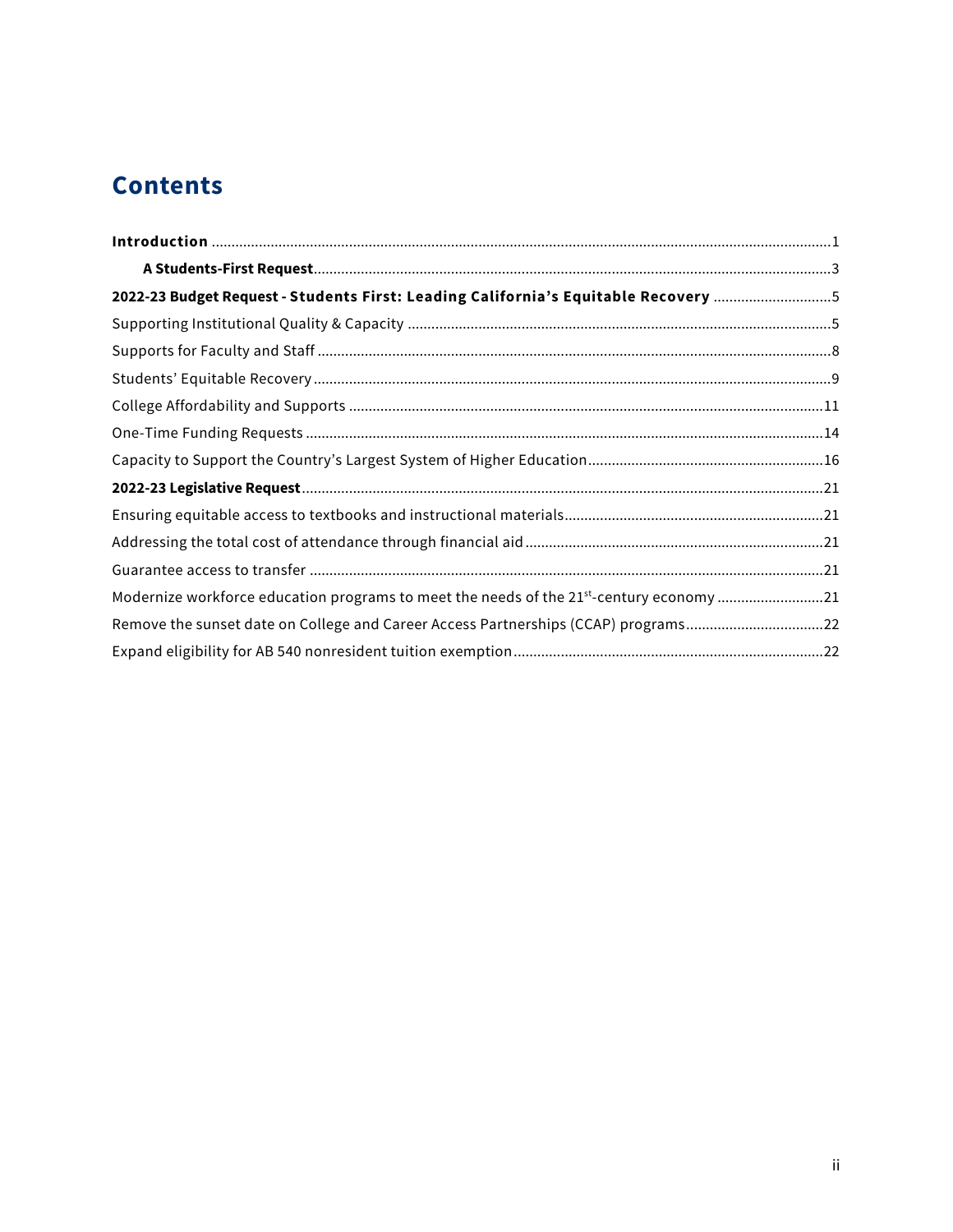# CALIFORNIA COMMUNITY COLLEGE 2022-23 SYSTEM BUDGET & LEGISLATIVE REQUEST

# <span id="page-2-0"></span>**Introduction**

This document presents the California Community Colleges' System Budget Request for fiscal year 2022-23. The proposal describes the funding needed for the 116-community college system to meet the wide variety of student educational needs that exist in this diverse state.

The California Community College (CCC) system is the largest higher education system in the country and the largest workforce provider in California. More than two million students attend California Community Colleges each year to receive educational services including general education courses toward a degree, certificate, or transfer to a 4-year institution, career training, basic skills and remedial education, and adult education. The state's community colleges support Californians' social and economic mobility, with students seeking to build foundational skills, gain career-related skills to enter or advance in their careers, or earn a degree or transfer to a four-year university.

In 2017, the Board of Governors adopted the *Vision for Success (Vision)*, which identifies the North Star our system must follow if we are to meet California's needs. The California Community Colleges' *Vision* guides interrelated reforms that will make higher education more accessible and equitable for millions of Californians at a time when the state needs it most.

Specifically, to strengthen the focus on students' end goals, the Board of Governors adopted the following systemwide goals, which were built off the most recent data when the *Vision* was initially developed:

- Increase by at least 20 percent the number of students annually who acquire associate degrees, credentials, certificates, or specific skill sets that prepare them for in-demand jobs.
- Increase by 35 percent the number of students transferring annually to a University of California (UC) or a California State University (CSU).
- Decrease the average number of units accumulated by students earning an associate degree, from approximately 87 total units to 79 total units.
- Increase the percentage of exiting CTE students who report being employed in their field of study, from 60 percent to an improved rate of 76 percent.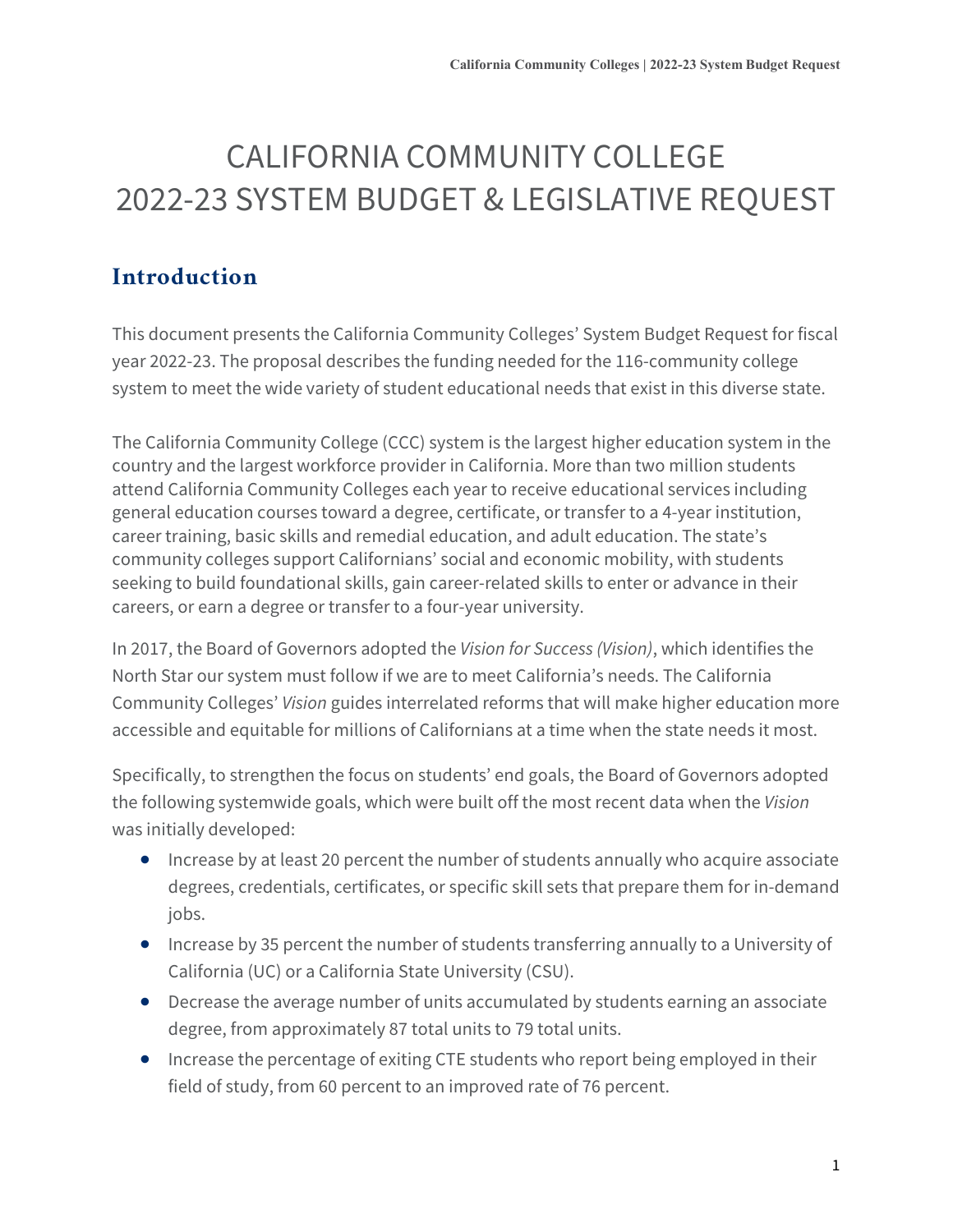- Reduce equity gaps across all of the above measures by 40 percent by 2022 and closing those achievement gaps for good by 2027.
- Reduce regional achievement gaps across all of the above measures, with the ultimate goal of closing regional achievement gaps for good by 2027.

#### **2022-23 Budget Request Overview**

Existing law requires the Board of Governors, in consultation with institutional representatives of the California Community Colleges and statewide students, faculty and staff organizations, to develop criteria and standards for the purpose of making the annual budget request for the California Community Colleges to the Governor and the Legislature.

In May, the Chancellor's Office began the process to develop the Board of Governors' budget and legislative request for the 2022-23 fiscal year, with a working session and discussion with members of the Consultation Council about concepts for inclusion in the proposal. During those discussions, members engaged in a review priorities and opportunities to advance the Vision for Success through investments in the 2022-23 budget. In addition to discussions at Consultation Council meetings, Chancellor's Office staff distributed a survey to stakeholders and Consultation Council members requesting a priority ranking of all potential Budget and Legislative Request items. In light of historic world events and changing social dynamics, members of the Consultation Council and stakeholders sought an approach built around resiliency, putting students-first, and opportunity. The Chancellor's Office has incorporated feedback from that consultative process into this document.

The Board of Governors' Budget and Legislative Request for 2022-23 furthers the *Vision* by proposing budget adjustments and policy changes that respond to these clear signals from state leaders about the outcomes necessary to support the state's future. It largely prioritizes additional resources in programs that leave discretion at the local level for districts to determine spending needs. The request responds to the input received from educators, advocates, and students themselves about what support is necessary to further the implementation of recent reforms and achieve the *Vision* goals. It also emphasizes the need for continual review of existing laws and policies to determine whether they are advancing or constraining—colleges' ability to achieve the *Vision*.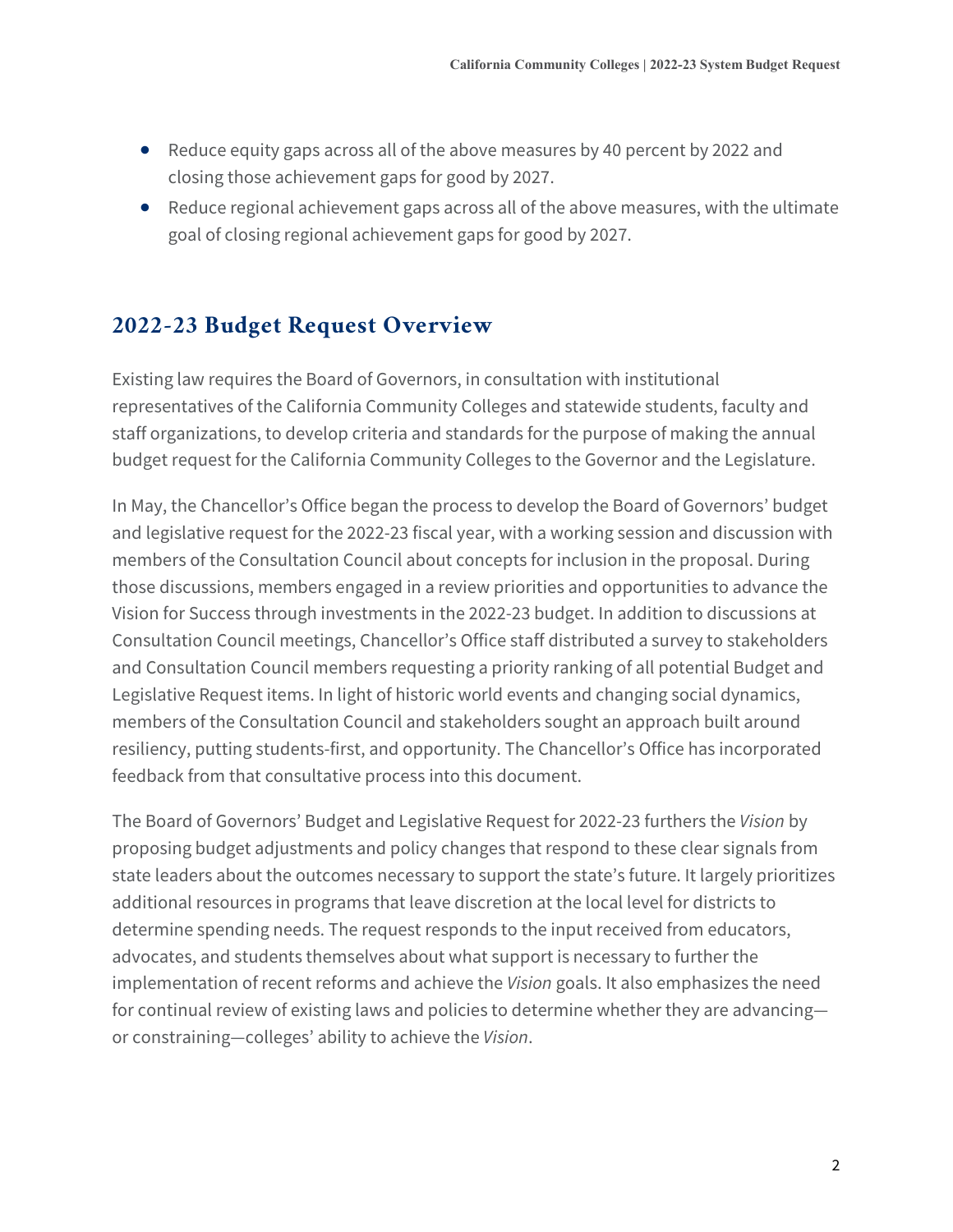Further, this request also recognizes that per-student resources for California Community Colleges have long been far too low, even as costs increase oftentimes faster than inflation, making it more difficult for colleges to even maintain existing programs. Historically, the Governor and the Legislature have not appropriated resources above the minimum guarantee of appropriations to schools and community colleges enacted in Proposition 98 and related laws. The impacts are real: for each student enrolled, the California Community Colleges receive less funding than the UC and the CSU do, even though the community colleges are likelier to enroll students who have faced the greatest barriers to educational attainment, including students from low-income families, first generation students, and black and Latinx students. State leaders must grapple with what this budget reality means for California's future. As a system, we strongly request both adequacy and equity. The state can make progress incrementally. It can expand support for programs that have historically been funded outside of the minimum guarantee, including financial aid for students, districts' retirement costs, and infrastructure.

#### <span id="page-4-0"></span>**A Students-First Request**

California Community Colleges and the students it serves have endured substantial hardships due to the COVID-19 pandemic, which caused increased basic needs insecurities, fluctuations in enrollment, and affected our most vulnerable student communities. Thanks to the substantial recovery of the state's finances, the 2021-22 Budget Act increased overall funding for community colleges, allowing colleges to pave the road for our students' and our state's recovery. However, as we prepare for the 2022-23 request, one important recognition is necessary – rather than creating brand-new inequities or challenges for our most vulnerable students, the pandemic exacerbated those that already existed. Specifically, as our system tackles enrollment uncertainties, it is critical to recognize that these are larger symptoms of poverty that can no longer be ignored. As such, the 2022-23 requests centers students and the scaffolding needed to support our students' economic mobility and paths out of poverty.

To reflect an emphasis on funding needs to first and foremost support students, align with our *Vision for Success*, and to provide access and educational equity to our students, the 2022- 23 budget request identifies the following priorities:

- Support for Institutional Quality & Capacity
- Supports for Faculty and Staff
- Students' Equitable Recovery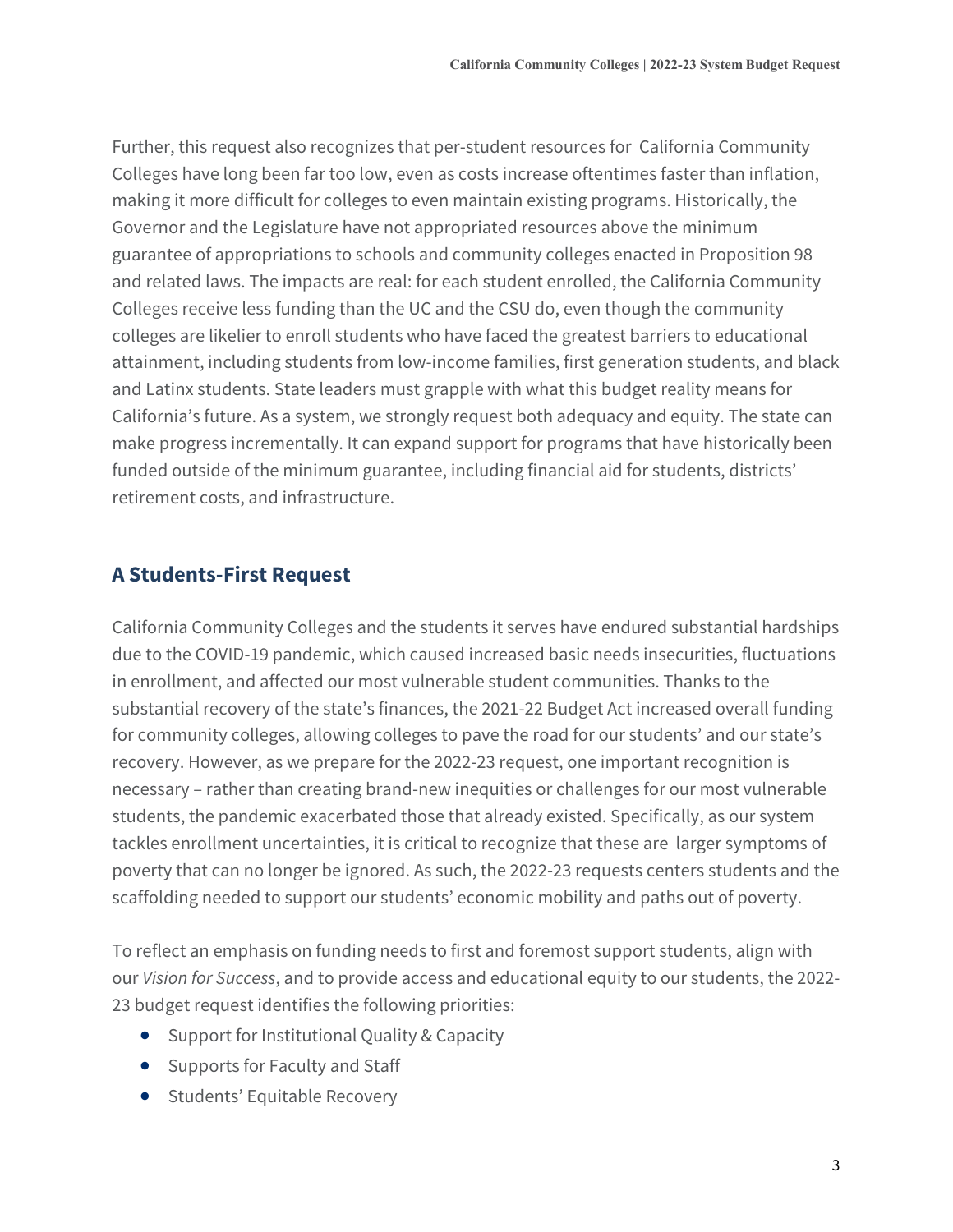- College Affordability and Basic Needs Supports
- Capacity to Support the Largest System of Higher Education

This request compliments the investments made by the Governor and the Legislature to advance and support the state through emergency response and recovery from the COVID-19 pandemic. The California Community Colleges have always enrolled the most vulnerable Californians, and this request is designed to better support that work. At the same time, we recognize that our colleges must be positions for long-term resiliency and prepare for periods when revenues may be more constrained. This request asks that existing obligations be preserved first and that the Governor and Legislature give the Board of Governors and the Chancellor's Office the tools to provide support most effectively. Overall, this Students First system budget request for 2022-23, which totals approximately \$1 billion, represents an important down payment toward an equitable recovery.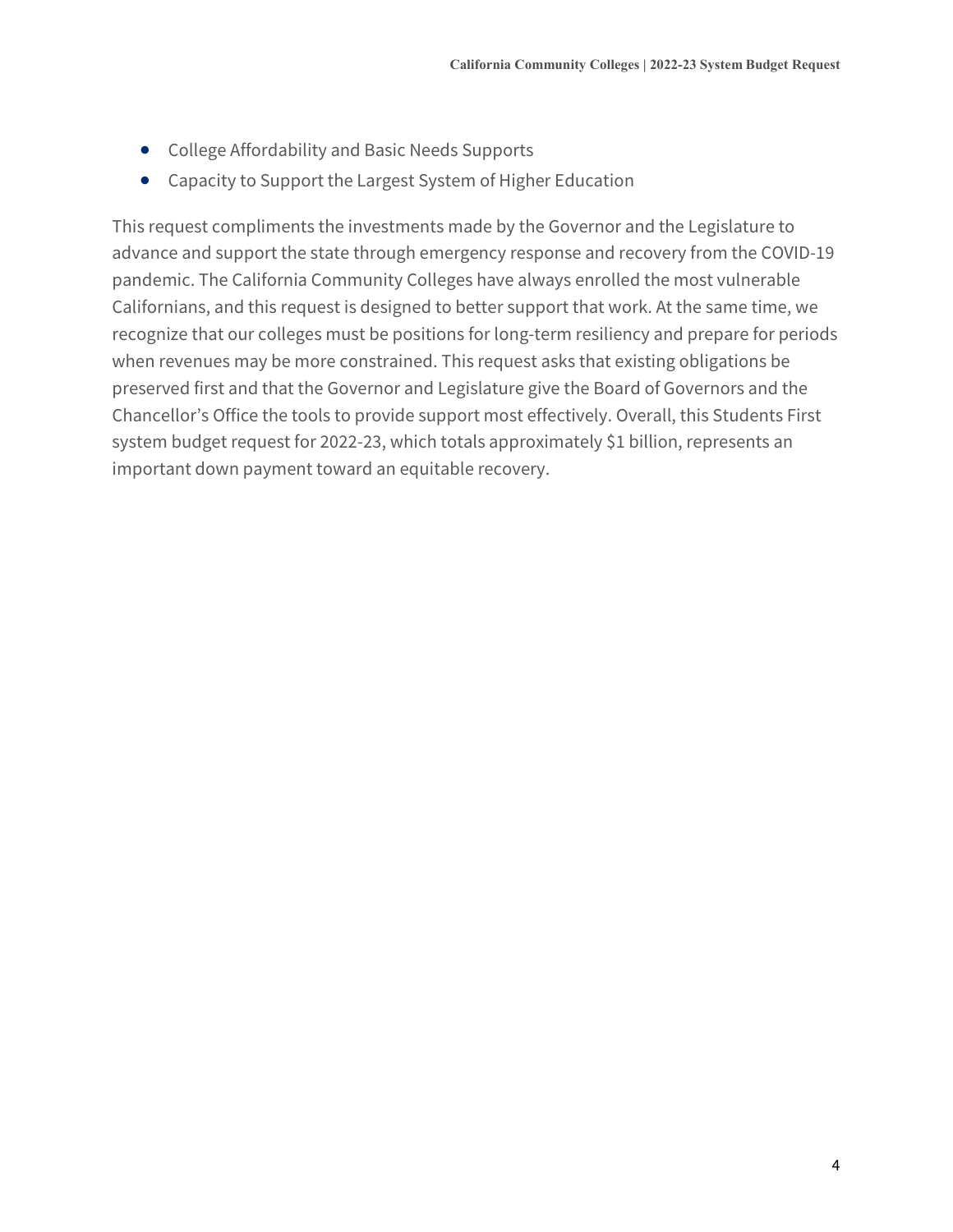# 2022-23 SYSTEM BUDGET

### <span id="page-6-0"></span>**Students First: Leading California s Equitable Recovery**

The California Community Colleges (CCC) budget request identifies the resources necessary for colleges to provide high-quality educational services and meet the state's core priorities. The CCC system has been fortunate to receive increased one-time funding to aid in dismantling systemic inequalities so that colleges can meet the challenges of the state's workforce and educational needs for the 21<sup>st</sup> century.

This *2022-23 System Budget Proposal* has been developed by the Chancellor's Office to ensure that colleges can function at maximum effectiveness to support the success of all students in meeting their educational goals. The proposal identifies core priorities for funding, including increasing funding for cost-of-living adjustments (COLA) and growth, college affordability and basic needs (including textbook support); funding to support students' equitable recovery; funding to hire more full-time and support part-time faculty; funding for workforce and economic development; and funding to increase staff support at the Chancellor's Office. Details of each of these areas are provided below.

# <span id="page-6-1"></span>Supporting Institutional Quality & Capacity

#### **Technology Capacity to Support the Future of Teaching & Learning**

#### **Modernization and Sensitive Data Protection**

(\$75 million one-time and \$25 million ongoing)

- Malware and ransomware attacks have significantly increased during the pandemic as a result of individuals learning from home and moving most, if not all, resources to a virtual format. "A recent survey of education IT professionals found that nearly half of all education institutions globally were targeted by ransomware in 2020, with 58% of those saying that cybercriminals succeeded in encrypting their data" (EdScoop July 23). Technology infrastructure, both at the system and local level, and the pandemic have further exposed vulnerabilities, especially as cybersecurity attacks have grown worldwide.
- Specifically, colleges need to be better positioned to address ransom attacks to protect faculty and students. Therefore, for 2022-23, we are requesting \$75 million in one-time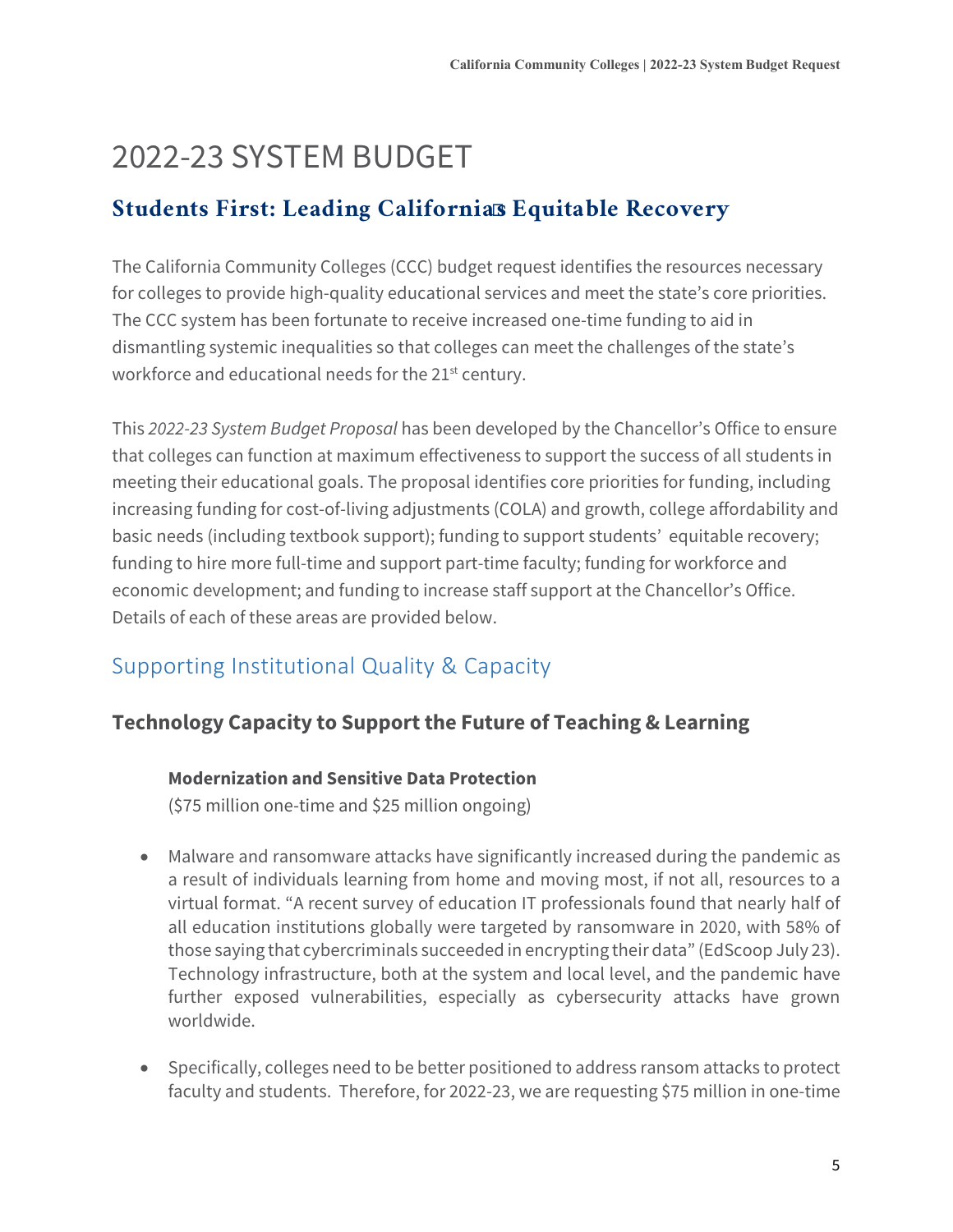funding and \$25 million ongoing funding for systemwide and local efforts focused on modernizing technology infrastructure and protecting sensitive data. As part of this comprehensive system- and local-level effort, resources would be used to modernize CCCApply, secure system support for technological infrastructure and information security resources and a statewide investment in a financial aid verification platform. In addition, this investment supports both ongoing and one-time increased technology costs that all colleges are incurring related to remote instruction and programs.

#### **Distance Education & Technology Cost**

(\$5 million ongoing)

- The pandemic required colleges to quickly switch from in-person to remote instruction. Prior to COVID-19, distance education served a limited role in comparison to brick-and-mortar environments. Over 18 months into the pandemic, there is now a deeper understanding of the ongoing and one-time nature of the needs surrounding a quality distance learning environment. Moving forward, many of our students will remain fully online with others utilizing online modalities, the extent of which were not contemplated before the pandemic.
- Further, the pivot to distance education successfully ensured continuity in student service delivery. With the convenience of place, time, and learning pace, this pivot also highlighted the potential and the necessity for distance education to transform the traditional college learning experience by creating flexibility to meet the diverse needs of all students and advancing equitable student access and success. To ensure that community colleges can provide adequate distance learning services, we are requesting \$5 million ongoing funding. This funding will provide the professional development necessary to affect transformation in distance education so it can become a powerful tool in advancing student equity and access, with providing flexible learning modalities for often overlooked post-traditional learners.

#### **Base Funding Increases**

(\$500 million ongoing)

Historically the CCC has been significantly underfunded, representing not just the lowest funded segment of higher education in California, on a per-student basis, but funded even less than K-12 education. Per-student funding at a level between K-12 and CSU would result in an additional \$5 billion for community colleges. As it is, the level of ongoing funding makes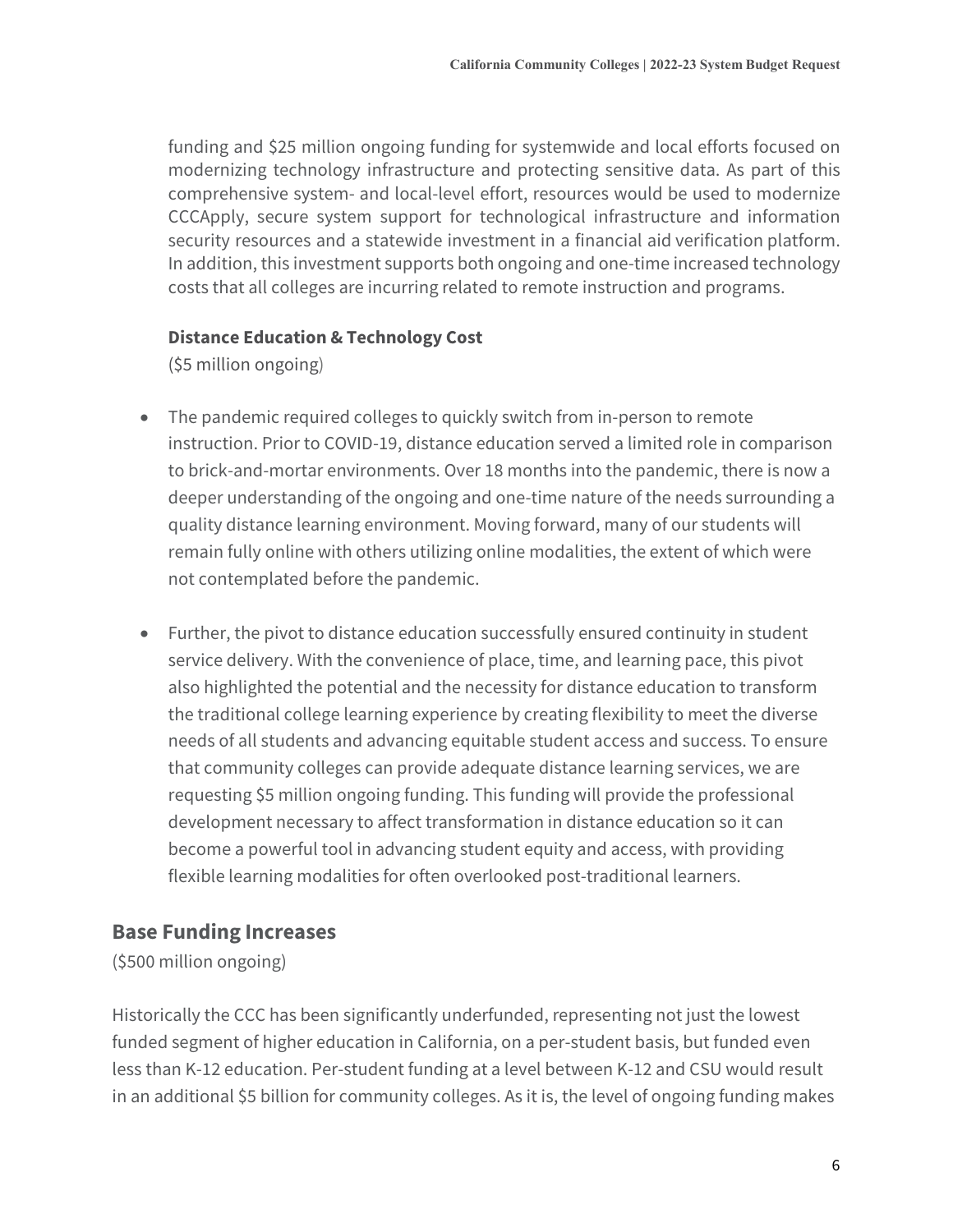it extremely difficult to fulfill districts' critical missions, serve the diverse needs of each community throughout the state, and achieve student success goals outlined in the *Vision for Success*. While any new base funding is appreciated, it is still woefully short of what is necessary and equitable, especially for districts in underserved regions.

To correct longstanding inequities that exist for community colleges, an increased base funding is vital to provide college districts with the unrestricted resources necessary to enhance local programming, address regional and community needs, and improve the outcomes of underserved students. In addition, increasing baseline funding would allow for new laws and regulations to be implemented that did not have funding associated with it such as AB 1326 (2021) and SB 206 (2019), among others.

#### **Diversity, Equity and Inclusion**

(\$51 million ongoing and \$40 million one-time)

Over the last two years, the California Community Colleges Chancellor's Office and the systems Diversity, Equity, and Inclusion (DEI) Implementation Workgroup have worked to advance the implementation of 68 strategies to diversify faculty and staff, as outlined in the DEI Integration plan approved by the Board of Governors. To continue making progress toward our goals of eliminating opportunity gaps and addressing structural racism, state funding support is needed to build the Chancellor's Office capacity. While facing a global pandemic and the racial reckoning of 2020, the system has been bold, reflective, and genuine in its approach to advance diversity, equity, and inclusion strategies to address systemic racism. The impact of the pandemic on our students of color confirmed that more needs to be done to redesign the operations of our colleges to provide equitable education for our diverse student population.

State funded support will help establish the system-level enabling conditions and resources colleges need to advance and implement this work locally with an equity lens. Our landscape is changing. We must continue to adapt, innovate, and lead the integration of diversity, equity, and inclusion. Therefore, we are requesting \$51 million in ongoing funding and \$40 million in one-time funding to provide the institutional changes needed to provide colleges and districts resources, support, and guidance to advance diversity, equity, and inclusion. One-time funding provides colleges the opportunity to be creative by implementing culturally competent practices as envisioned by the state. Ongoing funding allows districts and colleges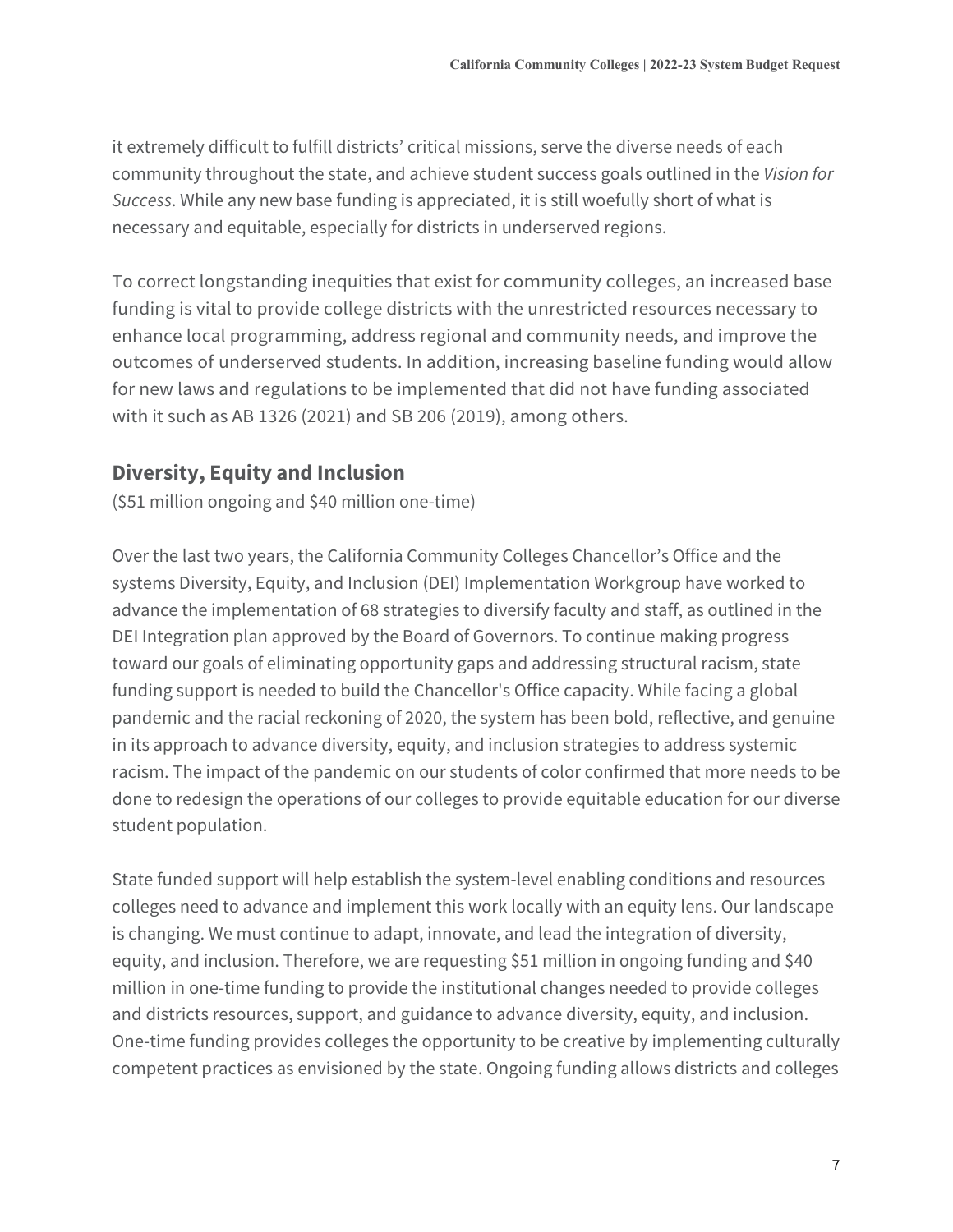the opportunity to connect future hiring practices and procedures to statewide equity and diversity efforts.

# <span id="page-9-0"></span>Supports for Faculty and Staff

#### **Full-Time Faculty**

#### (\$100 million)

Across California Community Colleges, the benefits of full-time faculty include greater access to faculty devoted to one college, increased engagement in instructional activities, and participation in college professional activities including outside the classroom mentorship and development of culturally responsive programs. Each of these can lead to increased success for students and aligns with the *Vision for Success*.

While diversity in our student population and the state of California has increased, the faculty's diversity has grown at a much slower rate. We must be proactive and intentional to increase diversity among full-time faculty. A substantial investment in full-time hiring, with a focus on diversity and enhanced cultural competency, is necessary to achieve the equity and representation our students deserve. Structured investments in full-time faculty can create the conditions for increasing diversity among our faculty so that they may reflect the rich diversity of our students. As such, for 2022-23, to support this effort, we are requesting \$100 million to support full-time faculty while also encouraging colleges to use Equal Employment Opportunity (EEO) best practices when hiring.

#### **Part-Time Faculty**

#### (\$300 million)

Part-time faculty play an important and critical role within California's community colleges. They provide subject-matter expertise, allow for greater flexibility in course schedules, and support the continuity of education. Without significant increased investment in part-time faculty, the system will not be able to increase diversity within faculty ranks to better reflect the student population, which is necessary and crucial to student success.

For 2022-23, we are requesting \$300 million to support our part-time faculty. To best serve students, part-time faculty need significantly increased levels of support, including compensation, office hours, and access to professional development. Moreover, we must be proactive in supporting new legislative requirements to effectively support our faculty, such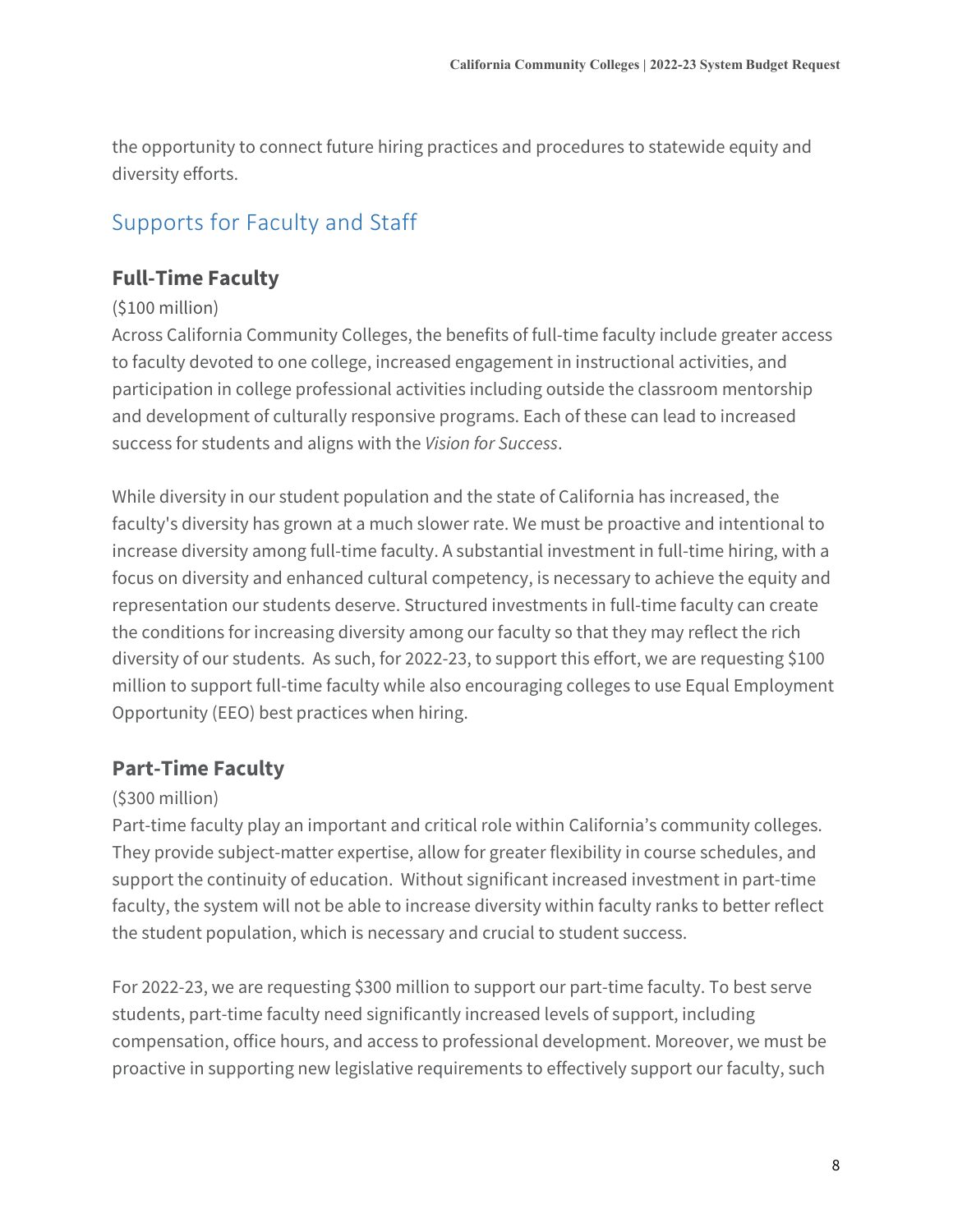as through the implementation of AB 375, or in increasing diversity, which will not passively happen under current practices.

#### **Professional Development**

(\$25 million ongoing)

Professional development for faculty and staff is instrumental to student success. Unfortunately, professional development has long been a one-time investment rather than a long-term commitment to upskill faculty and staff. Community college faculty and staff have the greatest impact on student success when they have the opportunity to continue their own personal learning and professional growth. For 2022-23, we are requesting \$25 million ongoing funding. This proposal would appropriate money to every district to ensure their faculty and staff receive appropriate professional development opportunities, in areas such as advancing student success, diversity and equity, effective distance learning strategies and supports, among others.

# <span id="page-10-0"></span>Students' Equitable Recovery

#### **Targeted Resources to Address Student Needs – Categorical Programs**

Historically, the Legislature and the Board of Governors have strived to address the needs of special populations through narrow categorical or grant funds that often specify restrictions on program design and expenditures. The *Vision* calls on the Chancellor's Office and the system to change this approach and provide a greater focus on student journeys and outcomes. Under the approach outlined in the *Vision*, the Chancellor's Office works to ensure colleges can use data to identify equity gaps among students and the resources necessary to target evidence-based interventions to close those gaps for students.

For the 2022-23 budget cycle, the following areas of focus emerged as opportunities for greater alignment with the *Vision for Success* or for their importance in supporting some of the most affected populations during the period of the pandemic.

- *Student Basic Needs*. \$50 million additional ongoing funding to support students' basic needs to provide funding for CalFresh enrollment support, food pantries, and campus cafeterias.
- *Black Student Success.* \$179,000 one-time funding to conduct a comprehensive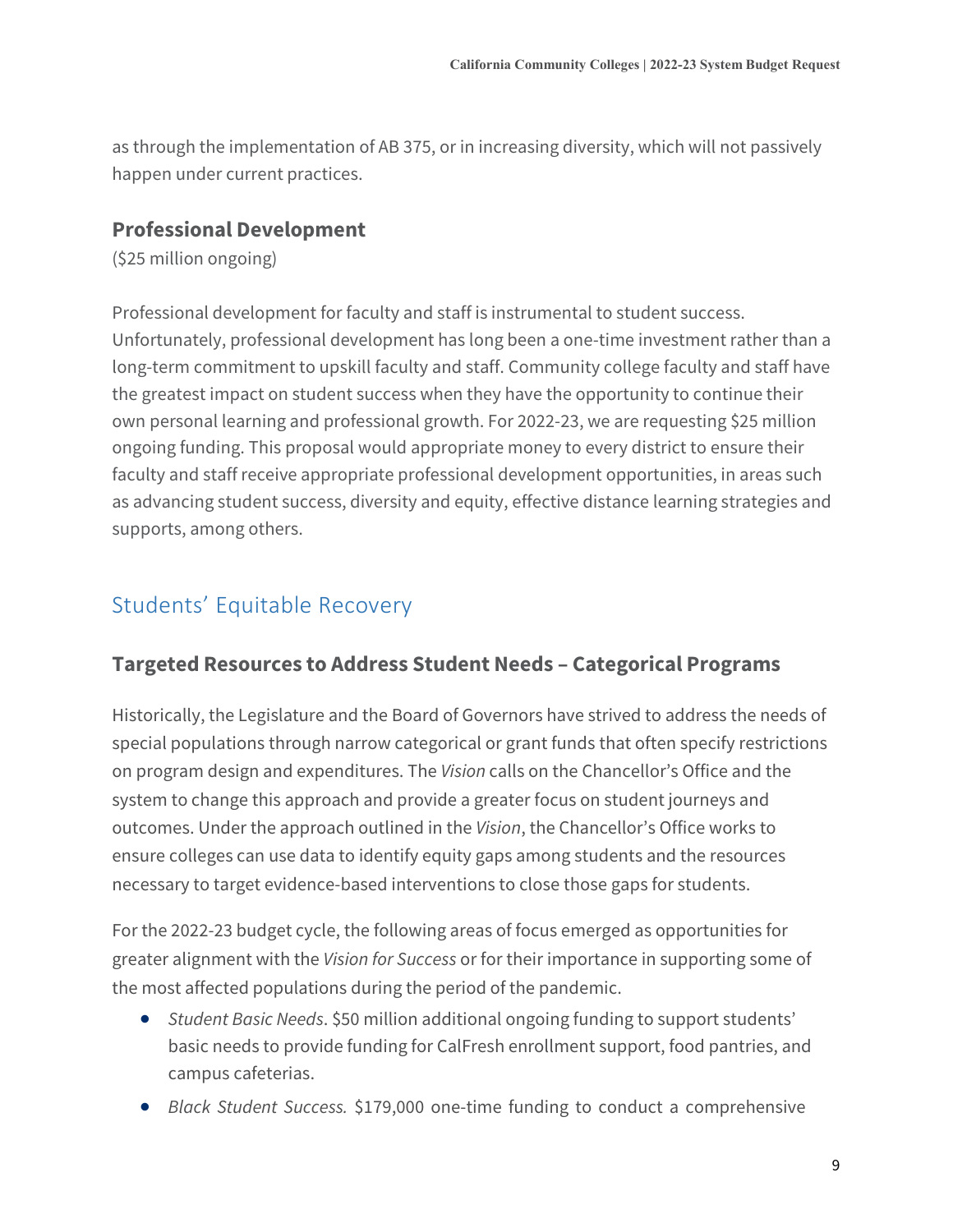study to examine the core components and practices of CCC Umoja programs across the state to identify effective program design elements that increase Black student success. In addition, we request \$1.1 million in funding for expansion of A2MEND Student Charters (from 16 to 50) to have a greater impact on the academic success of African American males in higher- education California.

- *Textbook Affordability.* The California Community Colleges are committed to advancing strategies that both make textbooks more affordable to students and ensure they have access to learning materials from day one. In 2022-23, the system will explore opportunities to advance textbook affordability for all students.
- *Supports for Foster Youth Programs.* \$20 million in ongoing funding for the Nextup (CAFYES) Program to eliminate the 20-district cap and allow for an expansion of the program to additional colleges. Additional, we request \$2 million ongoing funding for the Foster and Kinship Care Education (FKCE) program to strengthen and maintain the existing program at 54 colleges and to provide resources for curriculum development so that all FKCE programs have a standard curriculum to address statewide mandated topics.
- *Credit for Prior Learning.* Ongoing funding to scale statewide the Military Articulation Platform (MAP), a Credit for Prior Learning (CPL) cloud-based solution designed for the California Community College system to automate and maximize transferable college credit for military training. Funding will provide for ongoing maintenance, development, and integration of MAP. In addition, it will establish a Center of Excellence focused initially on Military Credit for Prior Learning (CPL) and extending to all types of CPL.
- *Supports for Affected Populations.* The Disabled Student Services Program (DSPS) and CalWORKs only received a 1.7% COLA in the 2021-22 state budget, despite playing a critical role in supporting the continuity of education and holistic needs of qualified students. For 2022-23, an augmentation of at least 3% ongoing is requested.

#### **Enrollment and Retention Outreach**

(\$20.3 million ongoing)

During this pandemic, national declines in enrollment have also affected CCC who serve the largest percentage of low-income students, first-generation college students and adult learners. Statewide, enrollment in California Community Colleges is down approximately 12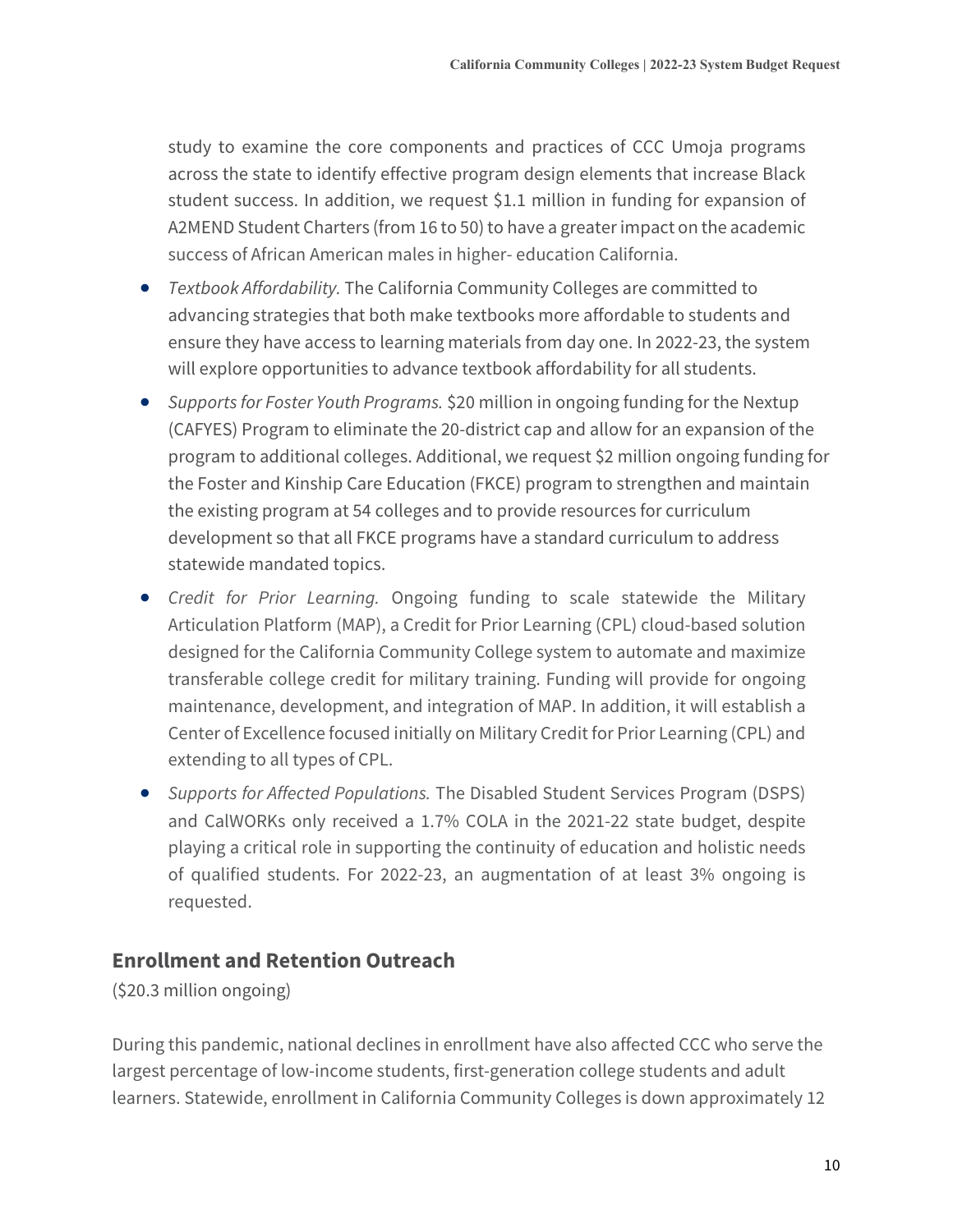percent, with the steepest declines among Native American and African American students. For 2022-23, we are requesting \$20.3 million ongoing funding for enrollment and retention outreach efforts for colleges and system offices to recover from pandemic enrollment declines. The funding would be utilized to address the enrollment decline crisis faced by the California community colleges across the state by utilizing highly targeted media placements, outreach, and strategic messaging to encourage post-traditional leaners, high school juniors and seniors, recent high school graduates and prospective community college students and these students' influencers to enroll or stay enrolled at a California community college. Colleges or districts experiencing particularly steep declines in enrollment, as well as ethnically diverse and underserved groups, including Latinx and African Americans, and American Indian would be of particular focus for this campaign. An aggressive media plan, with full-fledged multimedia campaigns in both the fall and spring enrollment periods would give the Chancellor's Office and partner district the necessary media saturation to articulate the campaign's messages of enrollment clearly and effectively for spring and fall, and enrollment for late start classes in spring and fall. All recommended program components would align with college level outreach activities to create the most effective and efficient campaign possible, while encouraging enrollment at California community colleges and, most importantly, changing the lives of prospective students by setting them on a path to better their futures through a California community college education.

# <span id="page-12-0"></span>College Affordability and Supports

#### **Effective Local Financial Aid Support Services**

(\$20 million ongoing and policy changes)

Currently, the formula used by the Department of Finance for Student Financial Aid Administration (SFAA) is based on the 108 community colleges in existence in 2003, creating a 6% deficit in funding statewide over the past 18 years. Additionally, the funding formula used only takes into account California College Promise Grant (CCPG) fee waiver data. Many of the legislative and budget changes in the last 7-10 years provided funding for additional student awards and payments but provided little or no resources to colleges for the required additional financial aid administration. Implementation guidance was limited and timing for rolling out changes or new programs were typically associated with the July 1 fiscal year deadline. Due to limited implementation guidance and short timelines for new financial aid programs, affected existing programs as well as staff resources whenever these were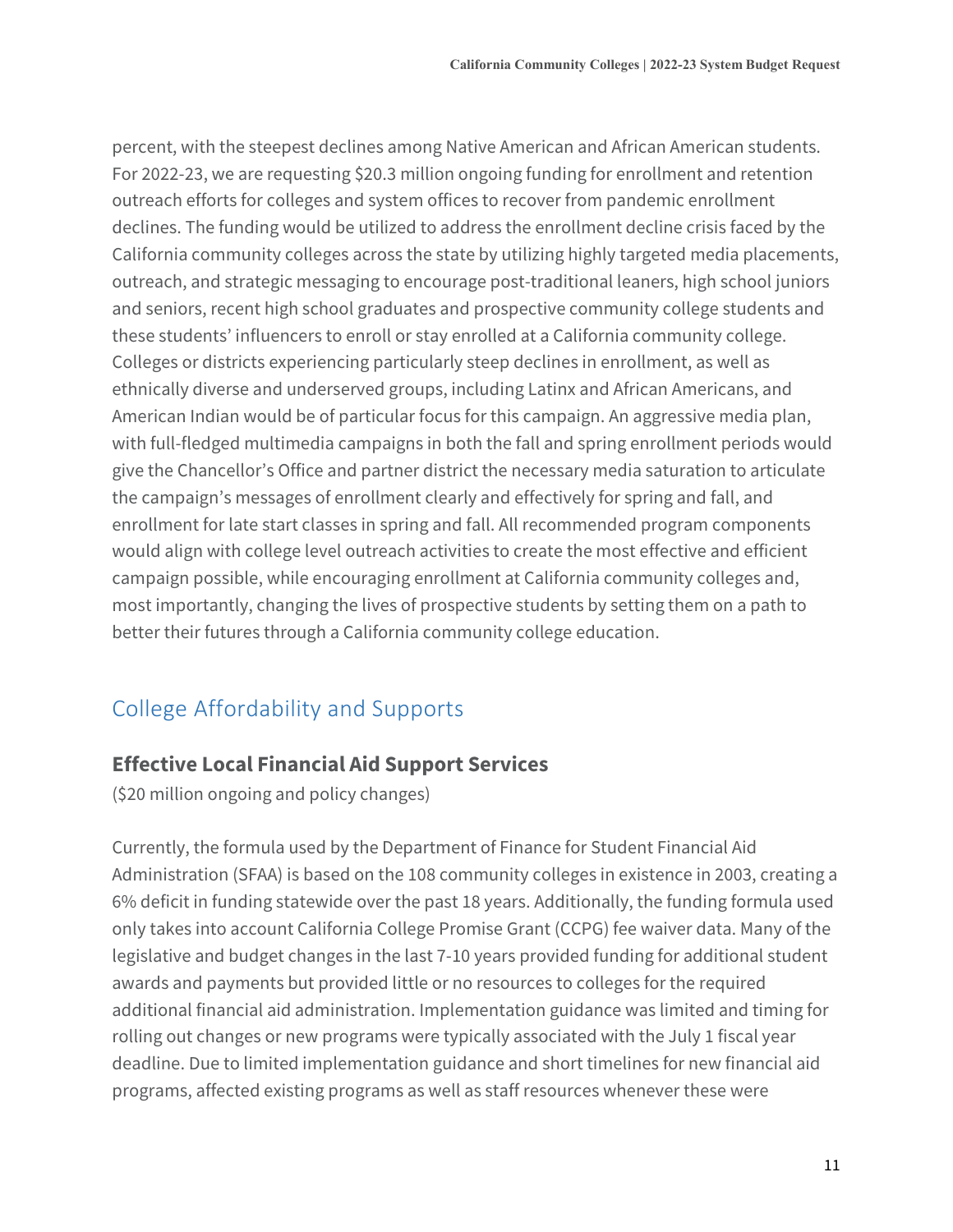reassigned to address unfunded administrative requirements of the revised/new program delaying the processing and payment of awards in existing programs.

To address this problem, we are proposing three solutions:

- A revision to the Student Financial Aid Administration and Board Financial Aid Programs (SFAA-BFAP) allocation funding formula used by the Department of Finance to include additional data points such as total headcount and counts of low-income students (Pell Grant recipients);
- A cost-of-living adjustment (COLA) to the Student Financial Aid Administration base and capacity funding; and
- A requirement that the BFAP 2% allocation is directed to support financial aid administration.

We believe the *Vision for Success* goals cannot be achieved without sufficient student financial aid administration capacity. Financial aid plays a significant role to successfully close educational and equity gaps, and it is critical that the funding needs of the administration of financial aid programs be prioritized at both the state and institutional level.

# College Affordability and Supports – Non Proposition 98

#### **Student Housing**

(\$900 million one-time and\$50 million ongoing)

Community college students are overrepresented in California's housing crisis. Yet, limited housing options and investments in student residential housing exist within California Community Colleges. Efforts to build a holistic framework of student basic needs supports must include a robust investment in students housing. We request \$900 million one-time and \$50 million ongoing, non-proposition 98, to develop an affordable student housing program for California Community Colleges. The one-time and ongoing investments would focus on the following:

1. Commit new resources to build student residential housing for community college students to address the needs of the homeless/housing insecure student population. One-time resources would initial planning, modernization, restoration, or construction.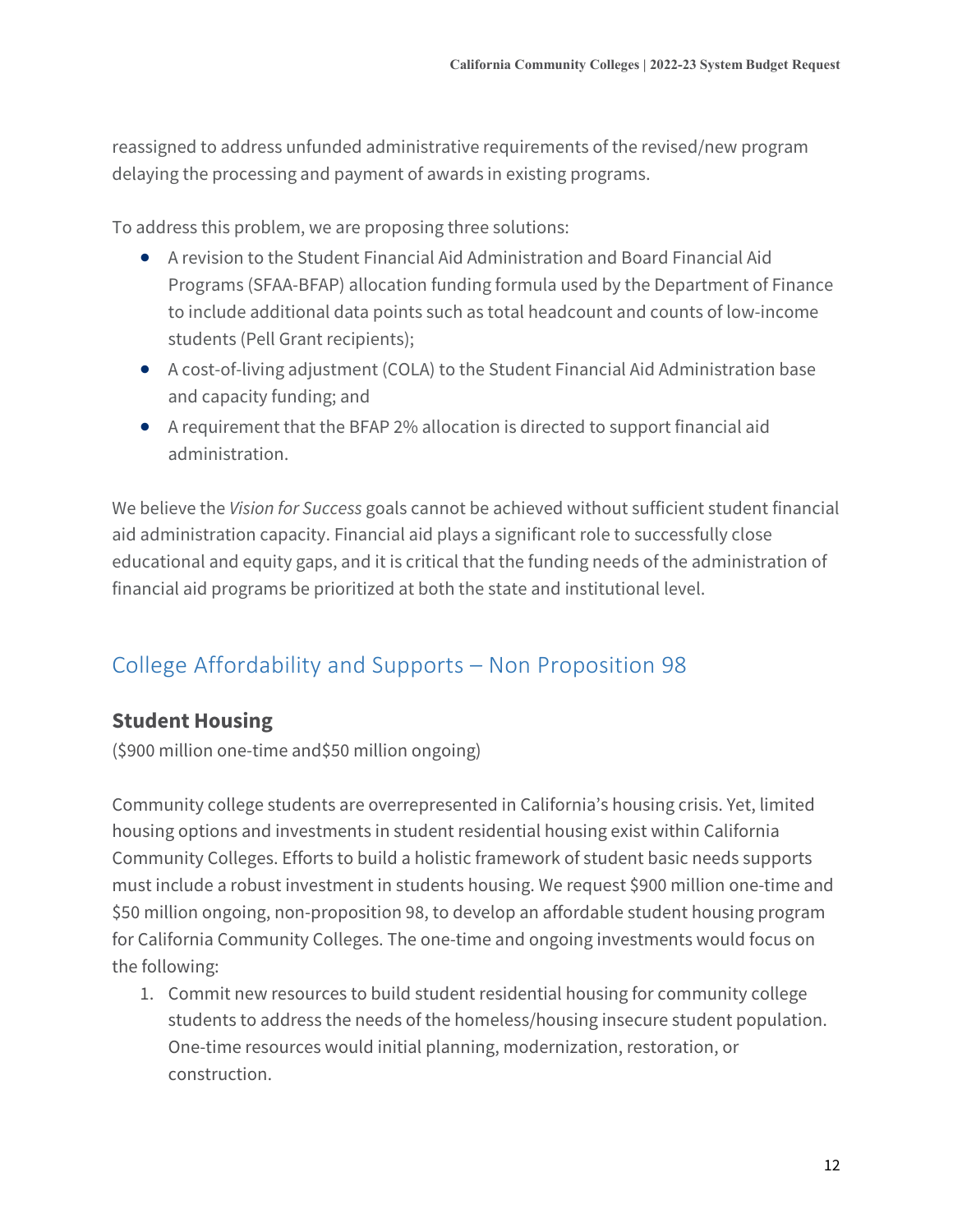- 2. As a decentralized system, the Chancellor's Office plays a critical role in the long-term implementation of an effective student housing program. The program would provide capacity to establish clear criteria at each California Community College campus for selecting students for student housing, for the system office to provide districts with professional development regarding public/private partnerships, and to develop a resources designed to provide housing model options, enable adherence with legal requirements (i.e. Clery Act Reporting, Title IX, and security information) and helpful information to help districts find a workable approaches.
- 3. Support colleges work with local, county, and student agencies to establish housing options for community college students.

### Supporting Institutional Quality & Capacity - Non Proposition 98

#### **Pension Relief**

(Ongoing funding)

AB 1469 (2014) set in place a plan stipulating that CalSTRS costs will be shared, with the state paying approximately 20 percent toward the amount unfunded, teachers paying 10 percent, and the remaining 70 percent is the responsibility of schools and community colleges. Under AB 1469, the CalSTRS employer contribution rate has been increasing each year since 2013-14 resulting in millions of dollars in additional annual costs to districts, beginning in FY 2015-16. CalPERS also faces a long-term deficit. While employer rates are set by the CalPERS Board rather than by statute, colleges face significant CalPERS contribution increases each year. As the CalSTRS and CalPERS contribution rates continue to rise, districts are forced to forego spending on student services, infrastructure, faculty, and program improvements.

For 2022-23, we are requesting ongoing allocation to exclusively assist in the funding of annual increases to CalPERS and CalSTRS retirement contributions. This request would permit colleges to redirect resources toward the student success goals outlined in the *Vision for Success*. We are supportive of these important retirement systems and the benefit they provide our employees; however, the mandated rate increases are significantly affecting district budgets. The proposed solution will enable districts to properly structure their budgets with this increased funding obligation in mind and focus resources on achieving the *Vision for Success* goals.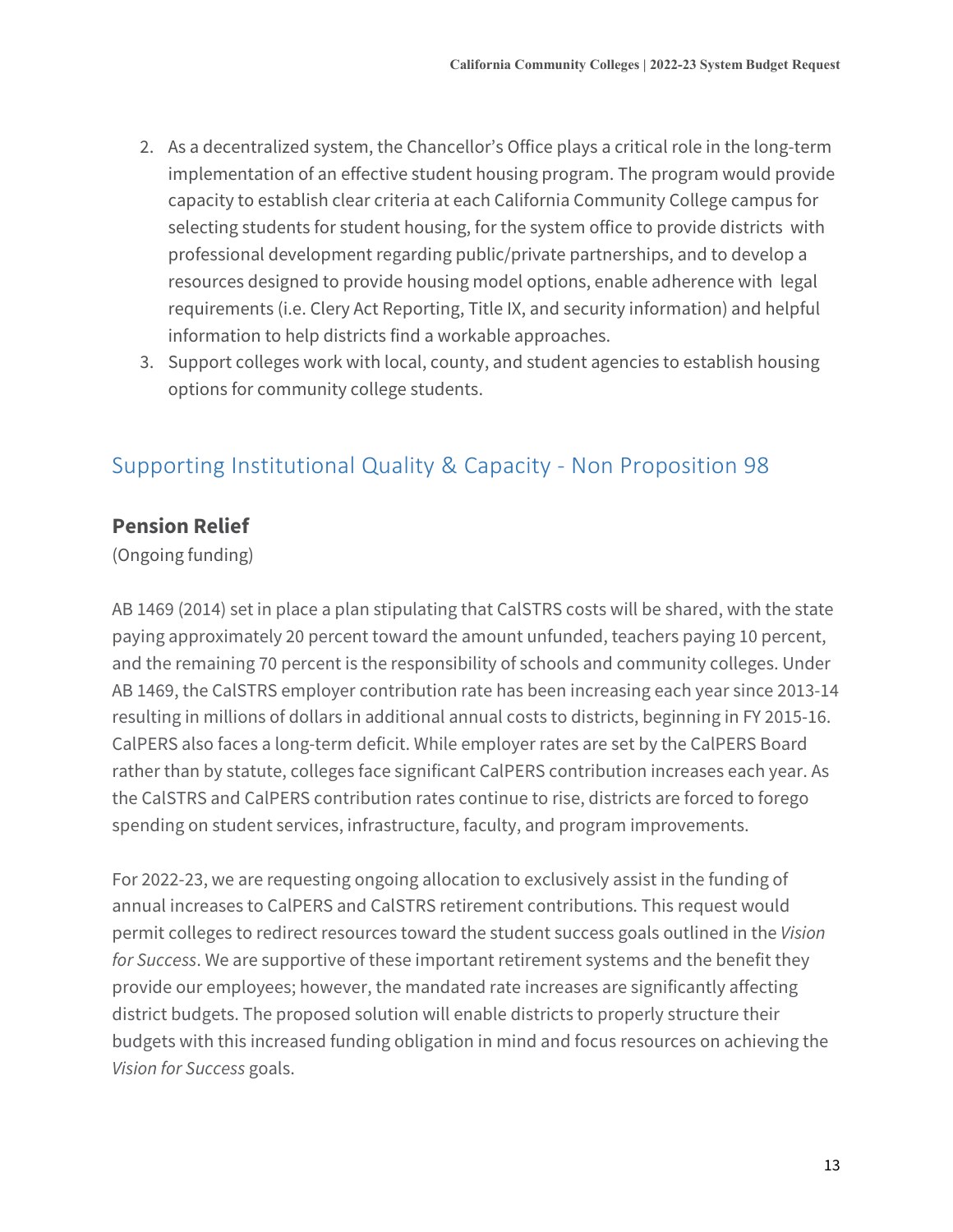#### **Ongoing Facilities and Instructional Supports**

(\$75 million ongoing funding)

The purpose of the Physical Plant and Instructional Support program is to keep the existing community college facilities in operational condition and to prevent any degradation in instructional services caused by degraded facility conditions. By properly maintaining facilities and replacing major building components at their scheduled time - roofs, utilities, windows, etc. - the useful life of buildings will be extended and will allow districts to focus more of the scarce base funding dollars on student service needs.

Historically, the Physical Plant and Instructional Support program has been inconsistently funded and the allocation was eliminated altogether during the years of the Great Recession. In the modern era of teaching and learning, it is imperative that facilities be maintained to a high standard and technology be as modern and secure as possible. Therefore, we are requesting that the Physical Plant and Instructional Support program receive a stable, sustainable, and ongoing allocation of non-Proposition 98 funding to address the multi million-dollar annual backlog of projects and to support the system's student success goals.

#### <span id="page-15-0"></span>One-Time Funding Requests

#### **Deferred Maintenance & Instructional Equipment**

(\$150 million one-time)

This year's one-time augmentation of \$511 million was a substantial boost in addressing the approximately \$1.1 billion in deferred maintenance backlog. The need to maintain and upgrade our facilities and equipment, particularly as students return to the physical campus space is paramount to both campus operations and student success. Absent additional federal funds for this purpose, we believe the \$150 million request for one-time funding is vital to closing existing gaps between traditional funding levels and campus needs.

#### **Guided Pathways**

(\$100 million one-time)

Guided Pathways has been the organizing framework for the California Community Colleges to advance the Vision for Success goals. Since 2017, the California Community Colleges have been leveraging the framework to push for cultural shift toward evidence-based, student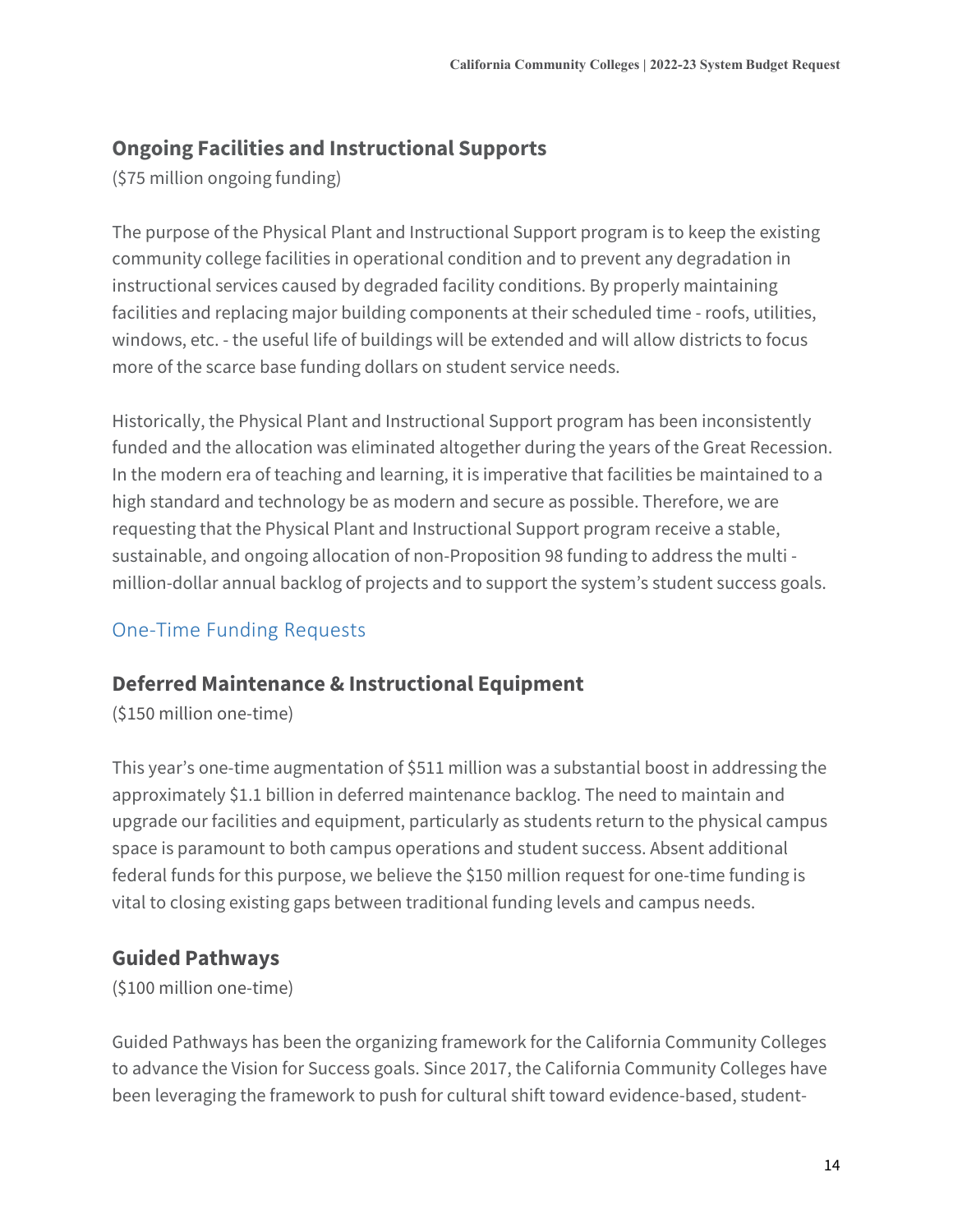centered efforts that advance Vision for Success. In this almost five-year period, colleges have moved beyond the planning stage and established infrastructure to support GP, embedded GP in system priorities and connected to key reforms and begun to disaggregate data to understand how different student groups are faring.

Guided Pathways has made exceptional progress in nearly five years but this work is entering a new critical phase. Specifically, to ensure California Community Colleges effectively serve working adults and post-traditional learners, the system needs to enable and fund innovations related to instructional delivery modalities and compressed schedules that improve support for adult learners and for strengthening access to student support services at flexible hours and through flexible delivery methods. The next phase of the GP work will include:

- Making equity explicit in all aspects of implementation and activities;
- Focusing on the ensuring learning pillar of GP; and,
- Further leaning into evidence-based design principle to connect activities to key system metrics and continuing to experiment with student-centered structural reforms and program improvements that have the potential to advance equity and improve student outcomes in meaningful ways.

To proceed with the next phase, we are requesting a \$100 million investment to complete and sustain the system-wide shift to the Guided Pathways framework by 2027. With the funding, the community colleges will be able to fundamentally redesign campuses to provide structure and direction for students by organizing courses, programs, services, and supports into clear pathways that help students meet their educational goals. In addition, investing in guided pathways can allow for initiatives such as the Community Colleges Teacher Preparations program, which would allow students to enter the Teacher workforce in California.

#### **Streamline Reporting Process**

(\$250,000 ongoing and \$2.5 million one-time)

The Chancellor's Office requests funds and statutory changes to support the development and statewide scaling of a streamlined reporting process and tool that enables colleges to more effectively use data integrated with budgeting and planning efforts to inform program decisions and improve student outcomes. The new process is designed to be consistent with Guided Pathways, the system's chief framework for achieving the Vision goals.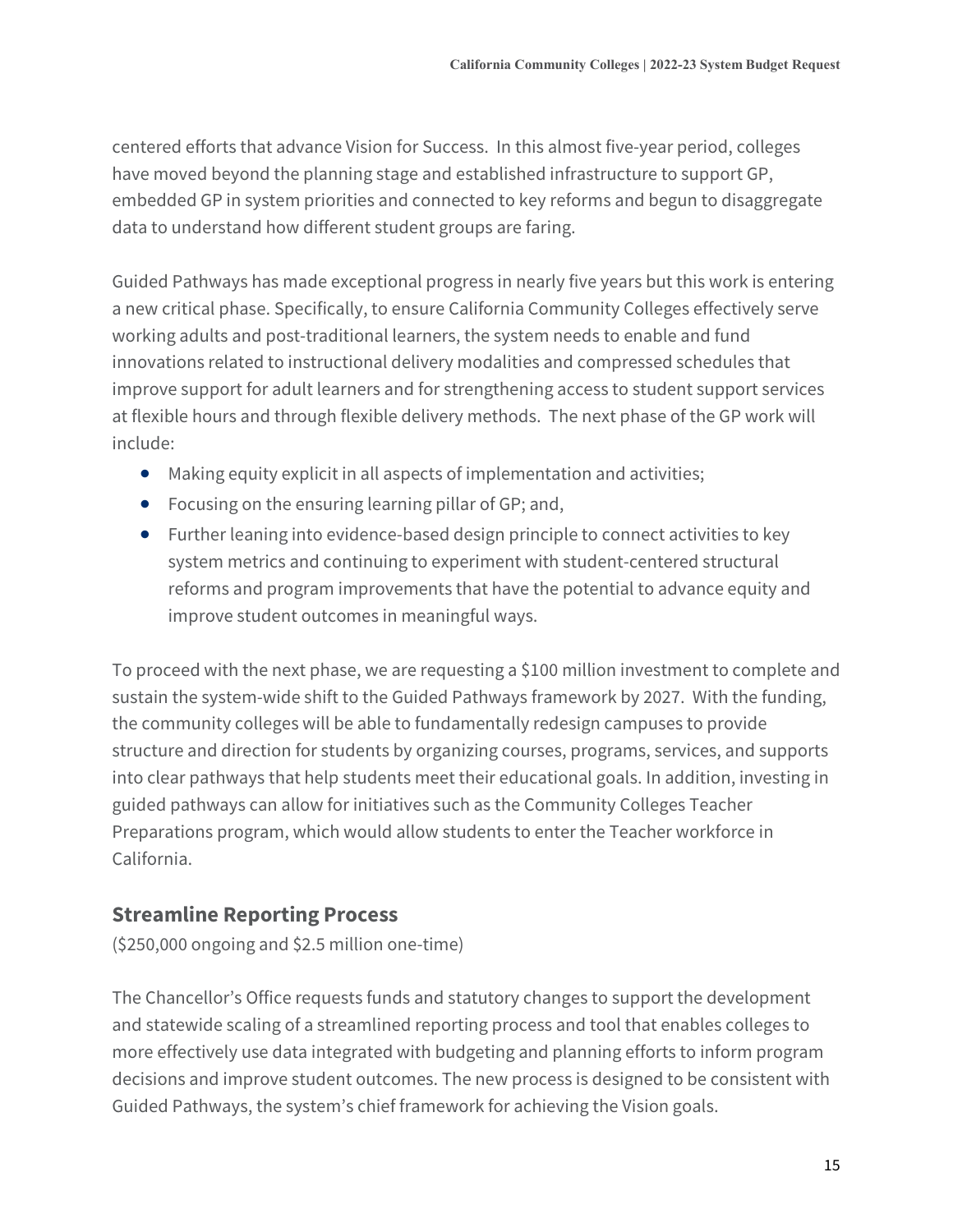This proposal is the Chancellor's Office's direct response to *Vision for Success* Commitment Two, where system leaders pledged to review reporting and budgeting processes to identify and eliminate unnecessary or duplicative requirements. In addition, it creates the infrastructure necessary to achieve the requirement in the trailer bill language that created the Student-Centered Funding Formula (AB 1809, 2018), which was for each "community college district to align its comprehensive plan with the adopted local goals and align its budget with the comprehensive plan."

For 2022-23, we are requesting \$1.5- \$2.5 million one-time for implementation and \$250,000 on going for maintenance (\$175,000) and feature enhancement costs (\$75,000).

# <span id="page-17-0"></span>Capacity to Support the Country's Largest System of Higher Education

#### **Chancellor's Office Staffing & Capacity**

While the budget request generally focuses on our system's allocation of Proposition 98 resources, this request also highlights critical non-Proposition 98 investments to build capacity within the Chancellor's Office, which is responsible for supporting the largest and most diverse higher education system in the country. The Chancellor's Office functions include leadership to advance equitable student outcomes, support and guidance to nearly 90,000 system faculty and staff, and accountability for state and federal laws and regulations. Of specific importance to California's recovery is the ability for the Chancellor's Office to advance equitable educational reforms and workforce pathways and partnerships that will help California recover and thrive. Below, you will see requests for additional resources and staff to support designated priorities and divisions who have experienced significant workload with no new resources to implement the work.

*Advancing Educational Services & Workforce Development (9 positions)* - To ensure California Community Colleges effectively prepare for the learning needs of the future, the system needs to enable innovations related to instructional delivery modalities, including competency-based education, credit for prior learning, and equitable classroom environments. Specifically, system-level capacity is necessary to support colleges in proactively interrogating and re-structuring their delivery and operations to maximize equitable student success. As such, we request six new specialist positions to support the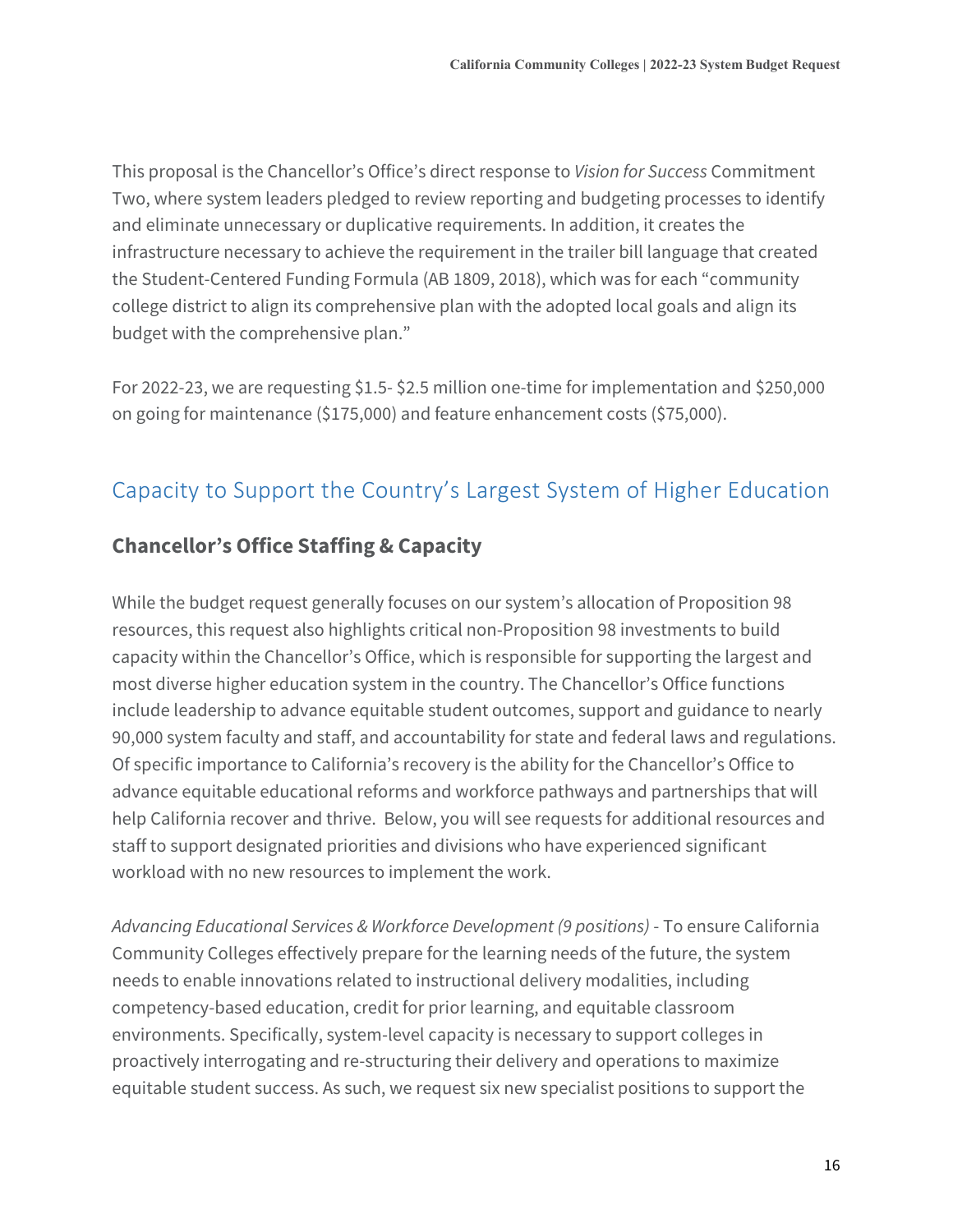management, day-to-day implementation, and oversight of each of the performance area portfolios; and three new administrative support positions to provide general operational support for the division.

*Fiscal Health and Resilient Institutions (6 positions)* - The Chancellor's Office has long championed data-informed decisions and equitable resource allocations. This requires valid and reliable financial data and simulations to help districts understand and plan for local use of funds, to improve successful outcomes, and to manage other Student Center Funding Formula (SCFF) budgetary impacts. The new innovative funding approach, while important, has surpassed the capacity of the system office. Further, the Chancellor's Office must be positioned to support new and promising state investments, such as the affordable student housing program, and build the capacity to effectively implement each effort. Such capacity includes the ability to support and scale the implementation of student centric funding practices.

*Legal and Regulatory (4 positions)* – During this pandemic period, the Chancellor's Office has closely examined archaic regulatory policies that inhibit student centered practices. This effort has only begun and requires acute attention. Therefore, we request two contract managers and two lawyers to advance regulatory updates and policy changes, closely monitor EEO plan implementation and district reporting obligations, support the interagency agreements, consultants, data sharing, and procurement contract negotiations and processing. These positions will also play a critical role in interacting with other state agencies and federal departments and commissions who hold CCC accountable.

*Communications and Governmental Accountability (4 positions)* – Effective interagency collaboration, including during times of emergencies, has been invaluable during the pandemic and will continue to grow in importance. To support these collaborations, we request new communications positions and government relations positions to intersegmental and interagency partnerships, support the development of the annual reports, legislative briefings, and legislative and policy changes. Further, with the important implementation of AB 434, workload around web accessibility has increased significantly; and annual wild fires have required the Chancellor's Office to play a critical role in local state emergency communications and outreach to other state, federal and local government entities.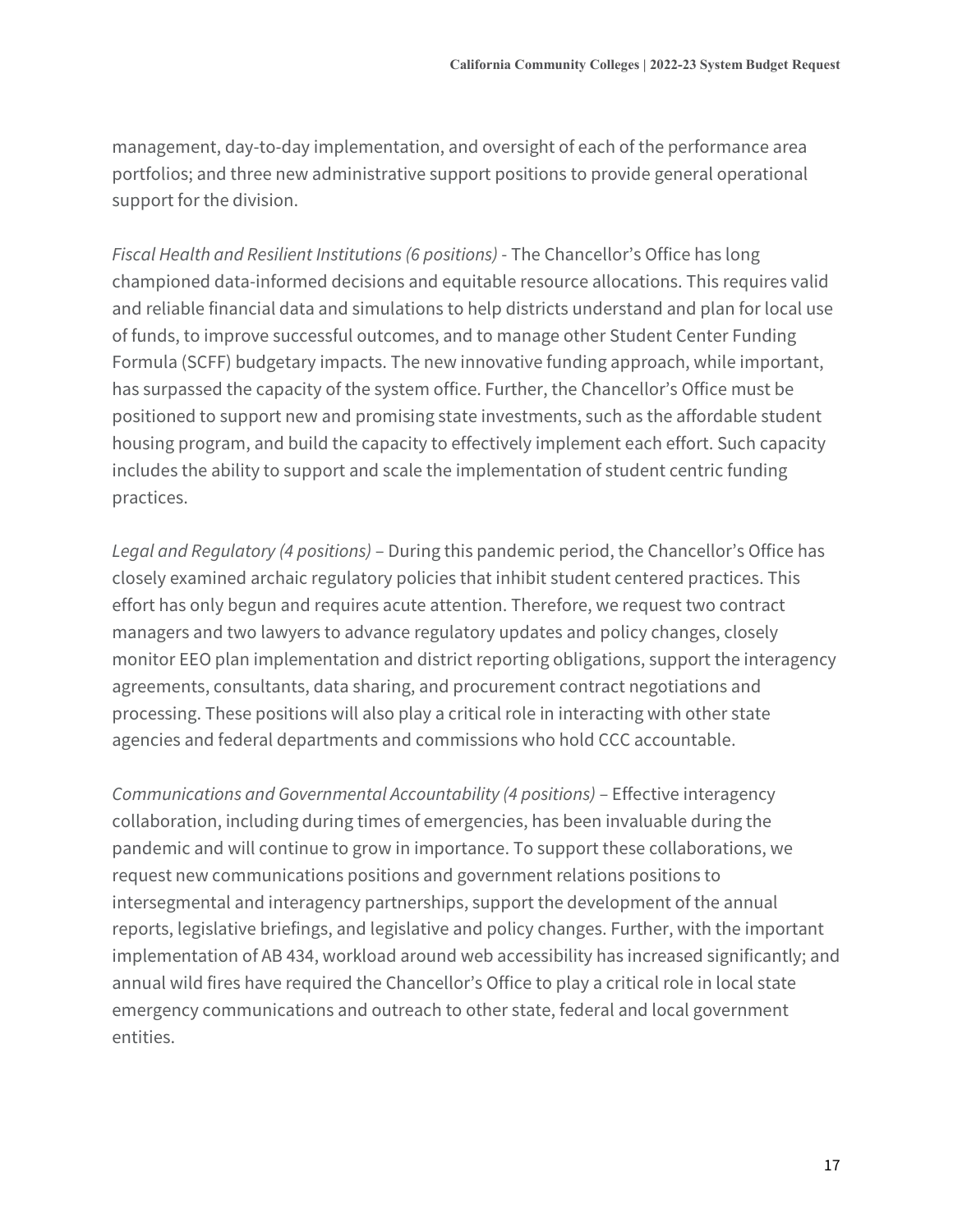*Robust Technology Infrastructure and Research* (8 positions) – Data challenges and limited capacity risk undermining key reforms that advance student success. To start, the Chancellor's Office Management Information System (MIS) is the agency lynchpin for understanding performance of students, colleges, districts, regions, and the system. The MIS team manages the data architecture for system data management and supports data submissions from all 73 districts three-times each year. In addition, the MIS team interfaces with external partners to connect sensitive policy-relevant data (e.g., Cradle to Career, California Department of Social Services, the California Labor Agency, the California Department of Education, the California State University, the University of California, and the National Student Clearinghouse). Moreover, they provide guidance to inform maintenance of the California Community Colleges Technology Center Data Lake and Data Warehouse. Lastly, they support programmatic efforts that require collection of new or updated data elements so that the agency can perform evaluations. The MIS system is in dire need of an overhaul as the mid-1990's technology makes it especially inefficient and unable to meet system needs around performance monitoring.

Therefore, to support the Chancellor's Office in better managing the MIS system we are requesting ongoing General Funds to hire two full-time Information Technology Specialist II to upgrade the management information system (MIS) and have capacity to analyze the data. Three new research positions are required to support the development of new data metrics, annual data tracking and reporting, data presentations, the development, deployment and analysis of related student and college surveys; three new technology positions to support the procurement and deployment of new state-level technology solutions, increased security measures, and management of technology vendors or sub-contractors;, and one new administrative support position to provide general operational support for the division.

*Student Application Experience Redesign* - Currently, the application process to the California Community College (CCC) system exists as a series of largely independent technology tools and products designed, funded, and implemented separately (i.e., OpenCCC, CCCApply, and MyPath). This contributes to uneven uptake by colleges and inequitable access for students, making their zip code and proximity to any one college a key factor in their admission and onboarding experience. Over the last five years, the system-level guided pathways implementation has focused on streamlining to improve student experiences programmatically. Although the system is able to react in times of crisis, there is inadequate organizational capacity to develop and implement an ongoing and comprehensive strategy for the CCC admissions process that evolves with technology. An unintended consequence of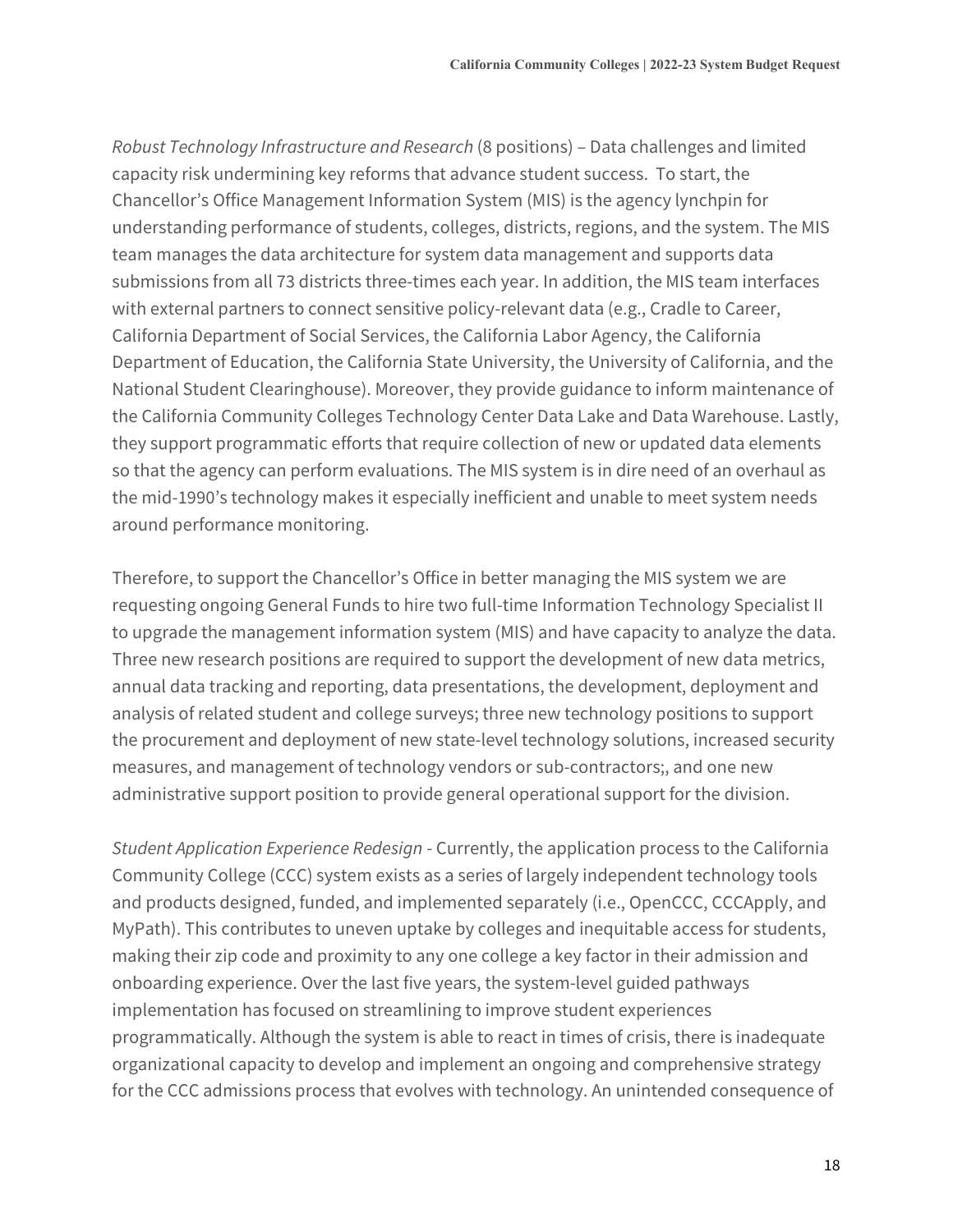this disjointed approach leaves colleges and the system more vulnerable to cybersecurity and information security challenges that disproportionately burden college staff. Therefore, we are requesting ongoing General Funds to hire two full-time educational technology managers (Information Technology Specialist II) to effectively monitor and improve the admission application and onboarding process for the California Community Colleges system.

An additional component of this request includes resources for the redesign of CCCApply. The California Community Colleges CCCApply application management system provides a single portal for prospective students to begin their journey at one of 73 districts. Colleges are provided data to begin the local admissions process and take students from prospects to course-taking students. Unfortunately, the currently utilized software, interface, and data analytics for CCCApply are outdated causing us to lose prospective students either due to lack of engagement or inflexible technology. The modernization of CCCApply would focus streamlining the application process, improving the drop-off rate of student applicants, and providing better analytics to enable outreach to and data accuracy of prospective students.

| <b>Description</b>                                                                                                                                                                                                                                     | <b>Estimated Cost</b> |  |
|--------------------------------------------------------------------------------------------------------------------------------------------------------------------------------------------------------------------------------------------------------|-----------------------|--|
| <b>One-Time</b>                                                                                                                                                                                                                                        |                       |  |
| <b>Student Centered Design Lab Focus Groups</b>                                                                                                                                                                                                        | \$100,000             |  |
| <b>CCCApply System Enhancements and</b>                                                                                                                                                                                                                | \$4.2M                |  |
| Modernization:                                                                                                                                                                                                                                         |                       |  |
| Application Interface redesign<br>$\bullet$<br>ADA and mobile phone compatibility<br>Multi-Factor Authentication<br>Questionnaire streamlining<br>Fraudulent application detection<br>Drop-off rate analytics<br>Improved application referral process |                       |  |
| <b>CCCApply Technology Design and Securities Team</b>                                                                                                                                                                                                  | \$600,000             |  |
| <b>CCCApply Redesign Promotion and Outreach</b>                                                                                                                                                                                                        | \$500,000             |  |
| <b>Statewide District Research and A&amp;R Technical</b>                                                                                                                                                                                               | \$1M                  |  |
| Assistance and Training - Transition to New                                                                                                                                                                                                            |                       |  |
| System and Roll-Out                                                                                                                                                                                                                                    |                       |  |
| <b>Ongoing</b>                                                                                                                                                                                                                                         |                       |  |
| Research Scientist Support Services - projects                                                                                                                                                                                                         | \$300,000             |  |
| include analysis and recommendations on the                                                                                                                                                                                                            |                       |  |

#### **CCCApply Estimated Cost Areas**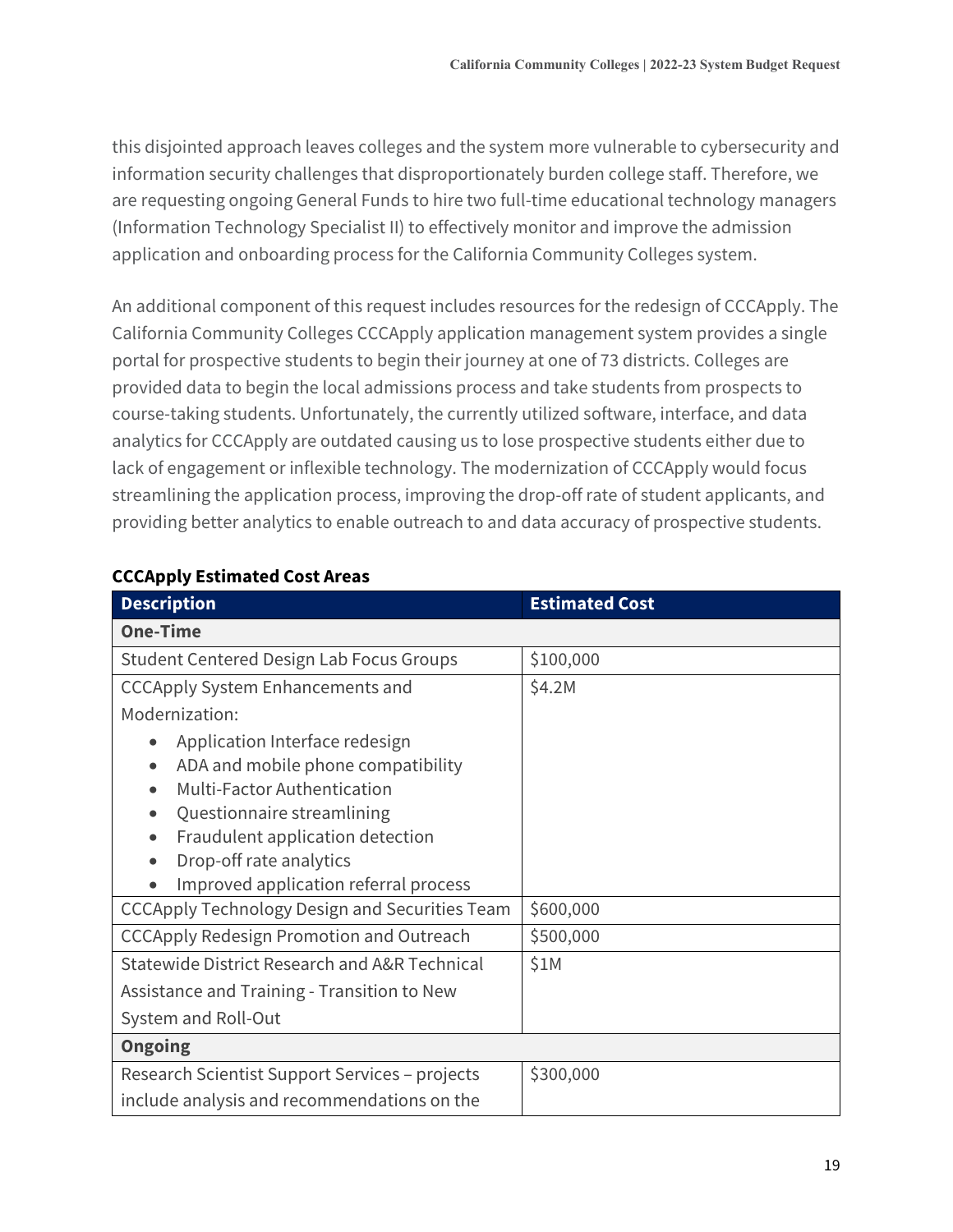| fraudulent applications and student user   |           |
|--------------------------------------------|-----------|
| experience analysis.                       |           |
| 2 PY at the Chancellor's Office to manage  | \$288,000 |
| CCCApply updates and create alignment with |           |
| <b>Cradle to Career</b>                    |           |
| <b>Additional CCCApply Maintenance</b>     | \$500,000 |
| <b>CCCApply Hosting</b>                    | \$250,000 |
| <b>TOTAL</b>                               | \$7.638M  |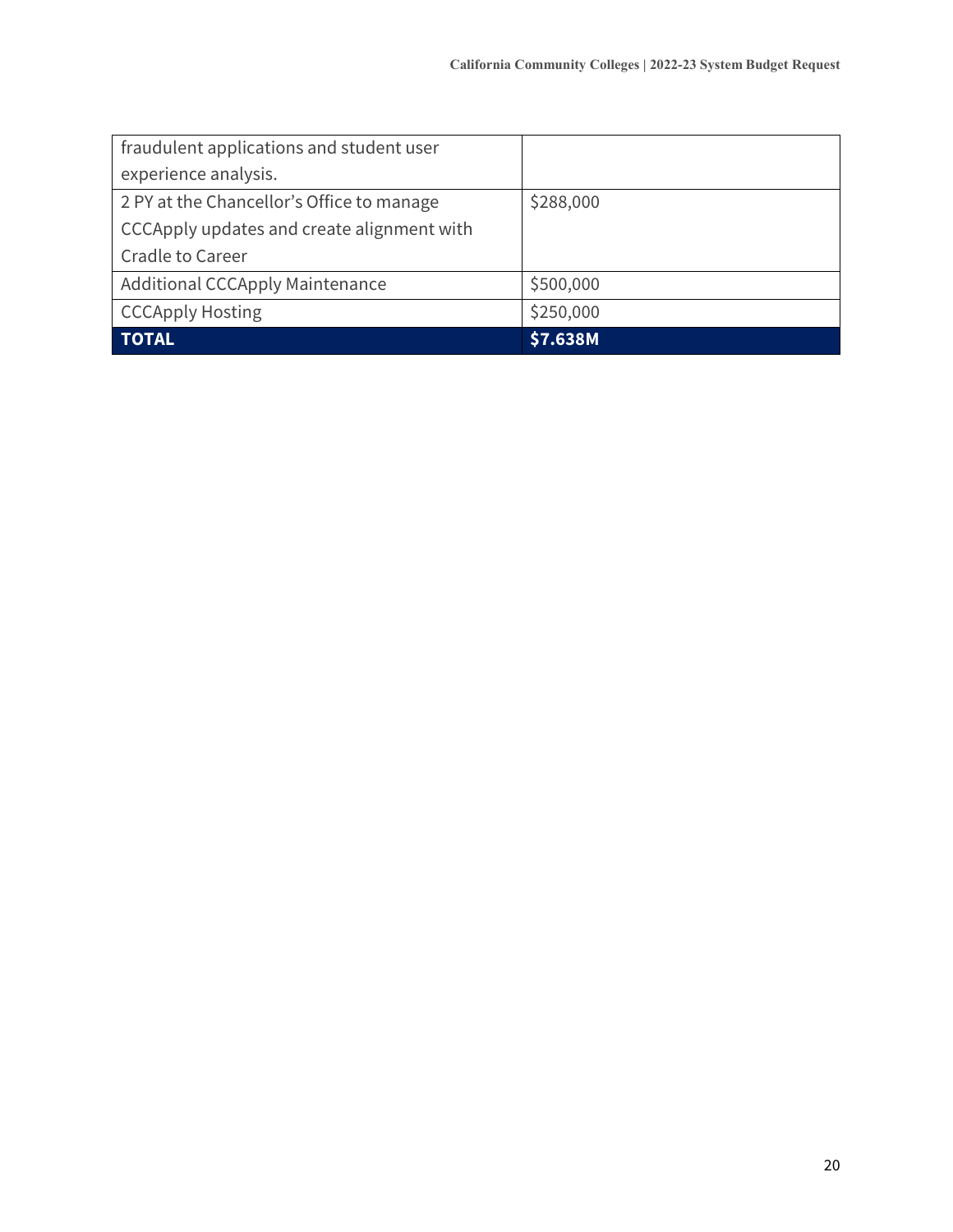# <span id="page-22-0"></span>2022-23 LEGISLATIVE REQUEST

The legislative portion of the 2022-23 System Budget and Legislative Request is focused on long-term needs to support and advance student success, enhance and expand workforce education, and repeal arbitrary and unnecessary sunset dates and deadlines to ensure the stability of systemwide and local programs.

### <span id="page-22-1"></span>Ensuring equitable access to textbooks and instructional materials

Affording and accessing textbooks (and other instructional materials, including all-digital e-books) is a barrier for too many students. This proposal would seek additional state revenues and statutory authorization as necessary to ensure that all students have equitable access to books and materials, especially in General Education courses.

# <span id="page-22-2"></span>Addressing the total cost of attendance through financial aid

Although historic budget investments and legislative efforts in 2021 expanded community college students' eligibility for the Cal Grant program, the total cost of attendance remains excessively high for low-income students. This proposal would identify a dedicated revenue source for increases to state financial aid grant amounts to address the total cost of attendance for community college students, making a higher education affordable and accessible for millions of low-income Californians for the first time ever.

#### <span id="page-22-3"></span>Guarantee access to transfer

The barriers to student transfer are structural in nature, not procedural. In order to ensure that pathways such as the Associate Degree for Transfer are a true guarantee, this proposal would require policy recommendations from an independent research entity on how to ensure that community college students seeking to transfer to UC or CSU can be put on a pathway that *guarantees* them admission to a four-year institution without invalidating their prior education and units awarded. Independent data collection and analysis are critical to designing student centered solutions across multiple segments.

## <span id="page-22-4"></span>Modernize workforce education programs to meet the needs of the 21<sup>st</sup>-century economy